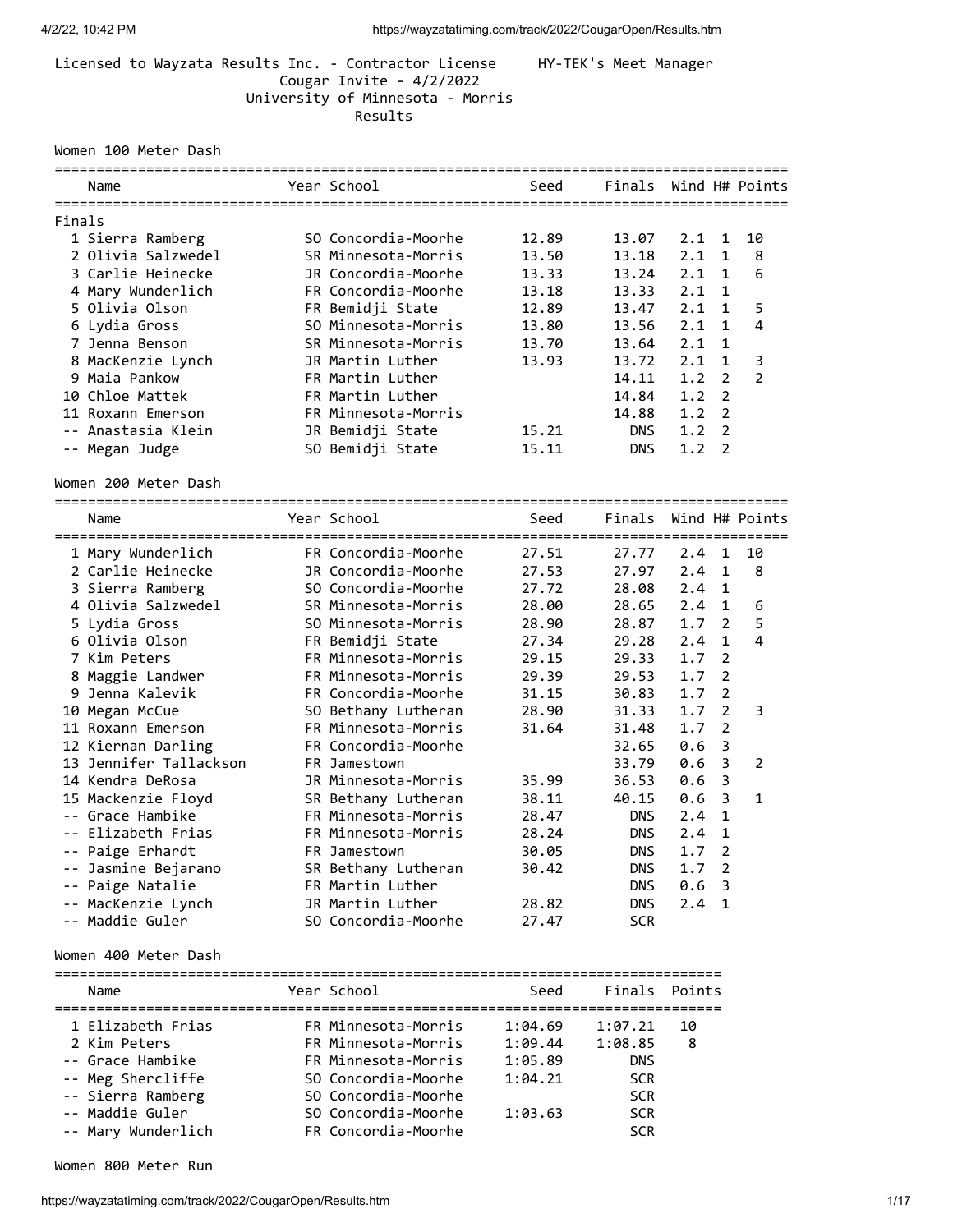| ===========                                                      | ============                                                                     |         |                  |                |        |
|------------------------------------------------------------------|----------------------------------------------------------------------------------|---------|------------------|----------------|--------|
| Name                                                             | Year School                                                                      | Seed    | Finals H# Points |                |        |
| 1 Claire Tomhave<br>1:11.103(1:11.103)                           | SO Martin Luther<br>2:34.025 (1:22.922)                                          | 2:35.55 | 2:34.03          | 1              | 10     |
| 2 Margaret Gabb<br>1:19.186 (1:19.186)                           | SR Martin Luther<br>2:38.846(1:19.661)                                           |         | 2:38.85          | 2              | 8      |
| 3 Lydia Krenke                                                   | SO Martin Luther                                                                 | 2:42.76 | 2:49.50          | 1              |        |
| 1:12.194 (1:12.194)<br>4 Katelyn Mensching<br>1:20.454(1:20.454) | 2:49.498 (1:37.304)<br>FR Martin Luther<br>2:52.916(1:32.462)                    | 2:51.70 | 2:52.92          | 1              |        |
| 5 Amelia Lund<br>1:20.904(1:20.904)                              | SO Minnesota-Morris<br>2:53.720 (1:32.816)                                       | 2:58.57 | 2:53.72          | 2              | 6      |
| 6 Angela Zaccaria<br>1:27.604 (1:27.604)                         | FR Bethany Lutheran<br>2:55.266(1:27.662)                                        | 2:54.51 | 2:55.27          | 2              | 5      |
| 7 Rachel Sovacool<br>1:23.031(1:23.031)                          | FR Bethany Lutheran<br>2:59.160(1:36.129)                                        | 2:45.28 | 2:59.16          | 1              | 4      |
| 8 Miriam Anderson<br>1:23.008(1:23.008)                          | SO Minnesota-Morris<br>2:59.923(1:36.915)                                        | 2:55.00 | 2:59.93          | 2              | 3      |
| 9 Silje Kindseth<br>1:25.443(1:25.443)                           | FR Jamestown<br>3:00.494(1:35.051)                                               | 2:51.06 | 3:00.50          | 1              | 2      |
| 10 Jennifer Tallackson<br>1:26.241(1:26.241)                     | FR Jamestown<br>3:01.983(1:35.742)                                               | 2:59.17 | 3:01.99          | 2              | 1      |
| 11 Hannah Rethemeyer<br>1:29.053 (1:29.053)                      | FR Bethany Lutheran<br>3:05.373 (1:36.321)                                       | 2:58.90 | 3:05.38          | 2              |        |
| 12 Stephanie Hintz<br>1:26.964(1:26.964)                         | JR Martin Luther<br>3:06.044 (1:39.080)                                          | 3:06.10 | 3:06.05          | 2              |        |
| 13 Airial Johnson<br>1:29.233(1:29.233)                          | FR Concordia-Moorhe<br>3:09.128(1:39.896)                                        | 2:42.00 | 3:09.13          | 1              |        |
| 14 Grace Ivesdal<br>1:31.326 (1:31.326)                          | JR Concordia-Moorhe<br>3:10.262(1:38.936)                                        | 2:45.00 | 3:10.27          | 1              |        |
| 15 Taylor Prieve<br>1:29.797(1:29.797)                           | SO Minnesota-Morris<br>3:20.337(1:50.540)                                        | 2:55.00 | 3:20.34          | 2              |        |
| -- Briahna Hensel                                                | FR Minnesota-Morris                                                              | 2:30.48 | <b>DNS</b>       | 1              |        |
| -- Maya Habben                                                   | SO Martin Luther                                                                 | 2:29.97 | <b>DNS</b>       | 1              |        |
| -- Allyson Schreiber                                             | SO Jamestown                                                                     |         | <b>DNS</b>       | $\overline{2}$ |        |
| Women 1500 Meter Run                                             |                                                                                  |         |                  |                |        |
| Name                                                             | Year School                                                                      | Seed    | Finals           |                | Points |
| 1 Briahna Hensel<br>55.616 (55.616)<br>5:17.413(1:29.251)        | FR Minnesota-Morris 5:17.42 10<br>2:19.693 (1:24.077) 3:48.162 (1:28.470)        |         |                  |                |        |
| 2 Kaitlyn Ladwig<br>58.293 (58.293)<br>5:22.312(1:24.561)        | SR Minnesota-Morris 5:02.88 5:22.32 8<br>2:28.064 (1:29.771) 3:57.752 (1:29.688) |         |                  |                |        |
| 3 Maya Habben<br>$1:00.182$ $(1:00.182)$                         | SO Martin Luther 5:07.97 5:26.43 6<br>2:28.724 (1:28.542) 3:59.065 (1:30.341)    |         |                  |                |        |
| 5:26.429(1:27.364)<br>4 Jordan Merwin<br>1:00.459(1:00.459)      | SO Bethany Lutheran 5:21.87 5:30.03 5<br>2:28.928 (1:28.470) 4:00.884 (1:31.956) |         |                  |                |        |
| 5:30.030(1:29.146)<br>5 Abby Nelson<br>1:01.681(1:01.681)        | SO Bethany Lutheran 5:19.23 5:36.07 4<br>2:33.736 (1:32.056) 4:08.579 (1:34.843) |         |                  |                |        |
| 5:36.066 (1:27.487)<br>6 Ilsa Hoaglund<br>59.651 (59.651)        | FR Minnesota-Morris<br>2:28.414 (1:28.763) 4:05.282 (1:36.868)                   |         | 5:37.78          |                |        |
| 5:37.779 (1:32.497)<br>7 Airial Johnson                          | FR Concordia-Moorhe 5:25.00 5:41.48 3                                            |         |                  |                |        |
| 1:04.880(1:04.880)<br>5:41.476(1:29.152)                         | 2:37.761 (1:32.881) 4:12.324 (1:34.564)                                          |         |                  |                |        |
| 8 Cianna Hoppe<br>1:03.736 (1:03.736)<br>5:42.105(1:28.196)      | SO Bethany Lutheran 5:29.70 5:42.11<br>2:38.062 (1:34.326) 4:13.909 (1:35.848)   |         |                  |                |        |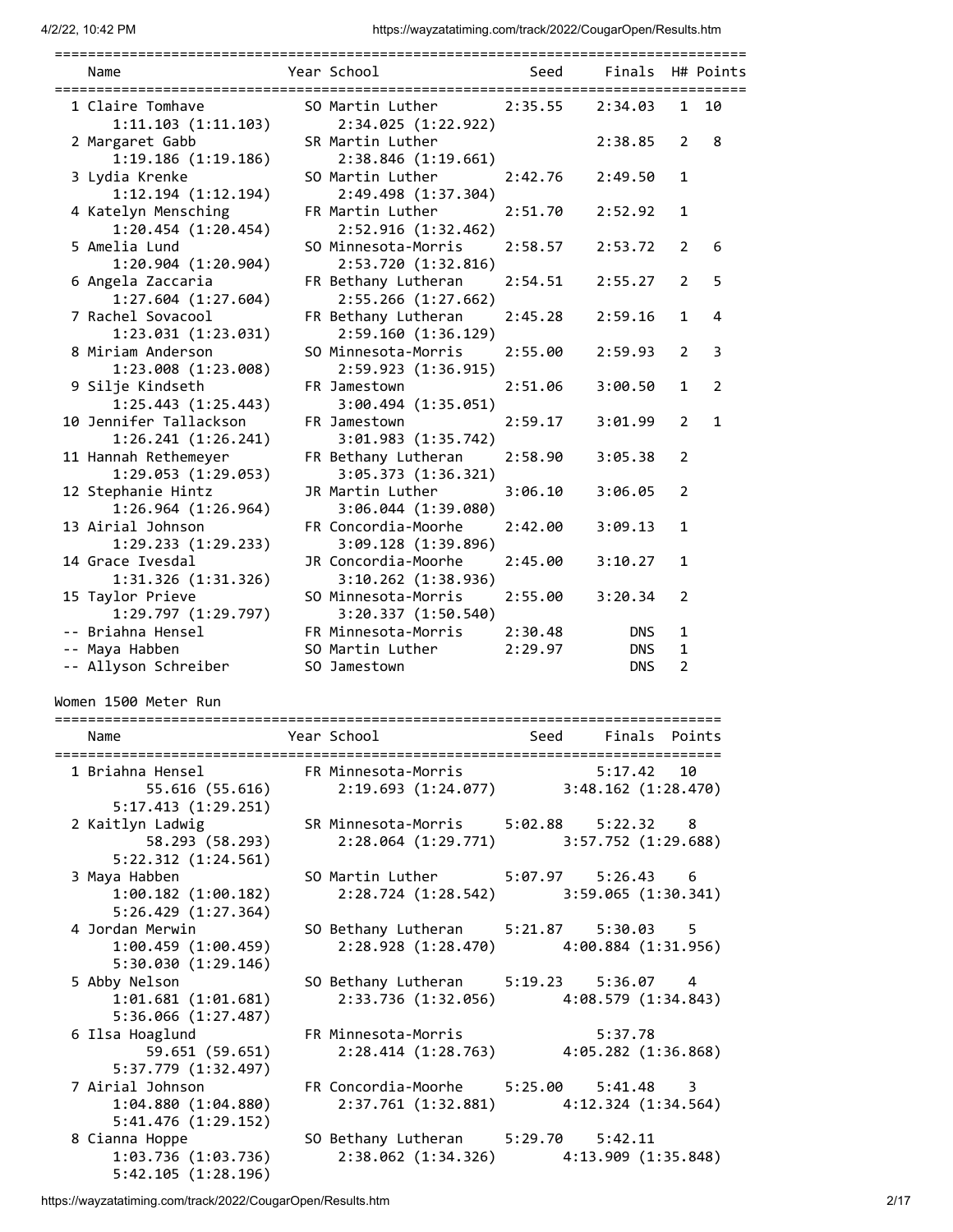| 9 Chloe Kuhlman         | SO Bethany Lutheran 5:24.23 5:42.69     |                       |                     |
|-------------------------|-----------------------------------------|-----------------------|---------------------|
| 1:01.102(1:01.102)      | 2:33.560 (1:32.458) 4:09.538 (1:35.978) |                       |                     |
| 5:42.684(1:33.146)      |                                         |                       |                     |
| 10 Zoe Hoaglund         | FR Minnesota-Morris                     |                       | 5:45.03             |
| 1:04.008(1:04.008)      | 2:36.838 (1:32.830)                     |                       | 4:10.615(1:33.777)  |
| 5:45.027(1:34.413)      |                                         |                       |                     |
| 11 Rachel Friberg       | SR Concordia-Moorhe                     | $5:46.00$ $5:48.89$ 2 |                     |
| 1:03.680 (1:03.680)     | 4:18.608 (3:14.928) 5:48.885 (1:30.278) |                       |                     |
| 12 Grace Ivesdal        | JR Concordia-Moorhe                     | 5:35.00 5:56.28       |                     |
| 1:05.329(1:05.329)      | 2:43.865 (1:38.536) 4:22.012 (1:38.147) |                       |                     |
| 5:56.276(1:34.265)      |                                         |                       |                     |
| 13 Naomi Anderson       | FR Bethany Lutheran                     | 6:07.02               |                     |
| 1:06.314(1:06.314)      | $2:47.479$ $(1:41.165)$                 |                       | 4:35.675(1:48.197)  |
| $6:07.012$ $(1:31.337)$ |                                         |                       |                     |
| 14 Timea Vrabcova       | FR Concordia-Moorhe                     | 6:08.36               |                     |
| 1:07.098(1:07.098)      | 2:47.979 (1:40.881)                     |                       | 4:31.434 (1:43.456) |
| 6:08.354(1:36.920)      |                                         |                       |                     |
| 15 Callie Montgomery    | FR Bethany Lutheran                     |                       | 6:11.42             |
| 1:06.660(1:06.660)      | 2:46.759(1:40.099)                      |                       | 4:30.106(1:43.347)  |
| 6:11.411(1:41.305)      |                                         |                       |                     |
| 16 Abby Hachmeister     | FR Minnesota-Morris                     |                       | 6:11.78             |
| 1:06.995(1:06.995)      | 2:47.171(1:40.176)                      |                       | 4:30.394(1:43.223)  |
| 6:11.780(1:41.386)      |                                         |                       |                     |
| 17 Hope Sulzle          | FR Martin Luther                        |                       | $6:16.73$ 1         |
| 1:05.851(1:05.851)      | 2:45.623 (1:39.772)                     |                       | 4:32.891 (1:47.268) |
| 6:16.730(1:43.839)      |                                         |                       |                     |
| 18 Alexandra Stitt      | FR Bethany Lutheran                     |                       | 6:57.34             |
| 1:06.629(1:06.629)      | 2:57.774 (1:51.145)                     |                       | 5:01.425(2:03.651)  |
| 6:57.334 (1:55.909)     |                                         |                       |                     |
| -- Allyson Schreiber    | SO Jamestown                            | 5:34.99               | <b>DNS</b>          |
| -- Greta Larson         | SO Concordia-Moorhe                     |                       | <b>SCR</b>          |
| -- Emily Rugloski       | JR Concordia-Moorhe                     | 5:35.16               | <b>SCR</b>          |
| -- Amelia Landsverk     | JR Concordia-Moorhe                     | 5:08.93               | <b>SCR</b>          |
|                         |                                         |                       |                     |

### Women 100 Meter Hurdles

===================================================================================== Name **Year School** Seed Finals Wind Points ===================================================================================== 1 Stephanie Witbrod FR Bethany Lutheran 17.96 2.3 10 2 Emily Dobberstein SR Martin Luther 17.97 2.3 8 3 Grace Seim FR Martin Luther 18.19 2.3 6 4 Kiernan Darling FR Concordia-Moorhe 18.35 2.3 5 5 Megan McCue SO Bethany Lutheran 17.77 19.94 2.3 4 6 Emily Jackson FR Bethany Lutheran 20.26 2.3 -- Madelyn Plitzuweit SO Martin Luther 17.97 DNS 2.3

# Women 400 Meter Hurdles

| Name                | Year School         | Seed    | Finals Points |    |
|---------------------|---------------------|---------|---------------|----|
| 1 Peyton Selle      | SO Concordia-Moorhe | 1:08.24 | 1:12.37       | 10 |
| 2 Emily Dobberstein | SR Martin Luther    |         | 1:13.26       | 8  |
| 3 Naomi Anderson    | FR Bethany Lutheran | 1:23.38 | 1:22.46       | 6  |
| 4 Karly Mathena     | JR Martin Luther    |         | 1:24.78       |    |
| 5 Chloe Kuhlman     | SO Bethany Lutheran | 1:23.92 | 1:27.85       | Δ  |

# Women 3000 Meter Steeplechase

| Name                 | Year School          | Seed                   | Finals Points        |    |  |  |  |  |  |
|----------------------|----------------------|------------------------|----------------------|----|--|--|--|--|--|
|                      |                      | 13:12.95  13:43.80  10 |                      |    |  |  |  |  |  |
| 1 Allyson Schreiber  | SO Jamestown         |                        |                      |    |  |  |  |  |  |
| 53.271 (53.271)      | 2:36.148(1:42.877)   |                        | 4:25.518 (1:49.370)  |    |  |  |  |  |  |
| 6:19.738(1:54.221)   | 8:13.542 (1:53.804)  |                        | 10:06.611 (1:53.069) |    |  |  |  |  |  |
| 12:01.485 (1:54.875) | 13:43.799 (1:42.314) |                        |                      |    |  |  |  |  |  |
| 2 Karly Mathena      | JR Martin Luther     | 14:23.73               | 14:33.34             | -8 |  |  |  |  |  |

https://wayzatatiming.com/track/2022/CougarOpen/Results.htm 3/17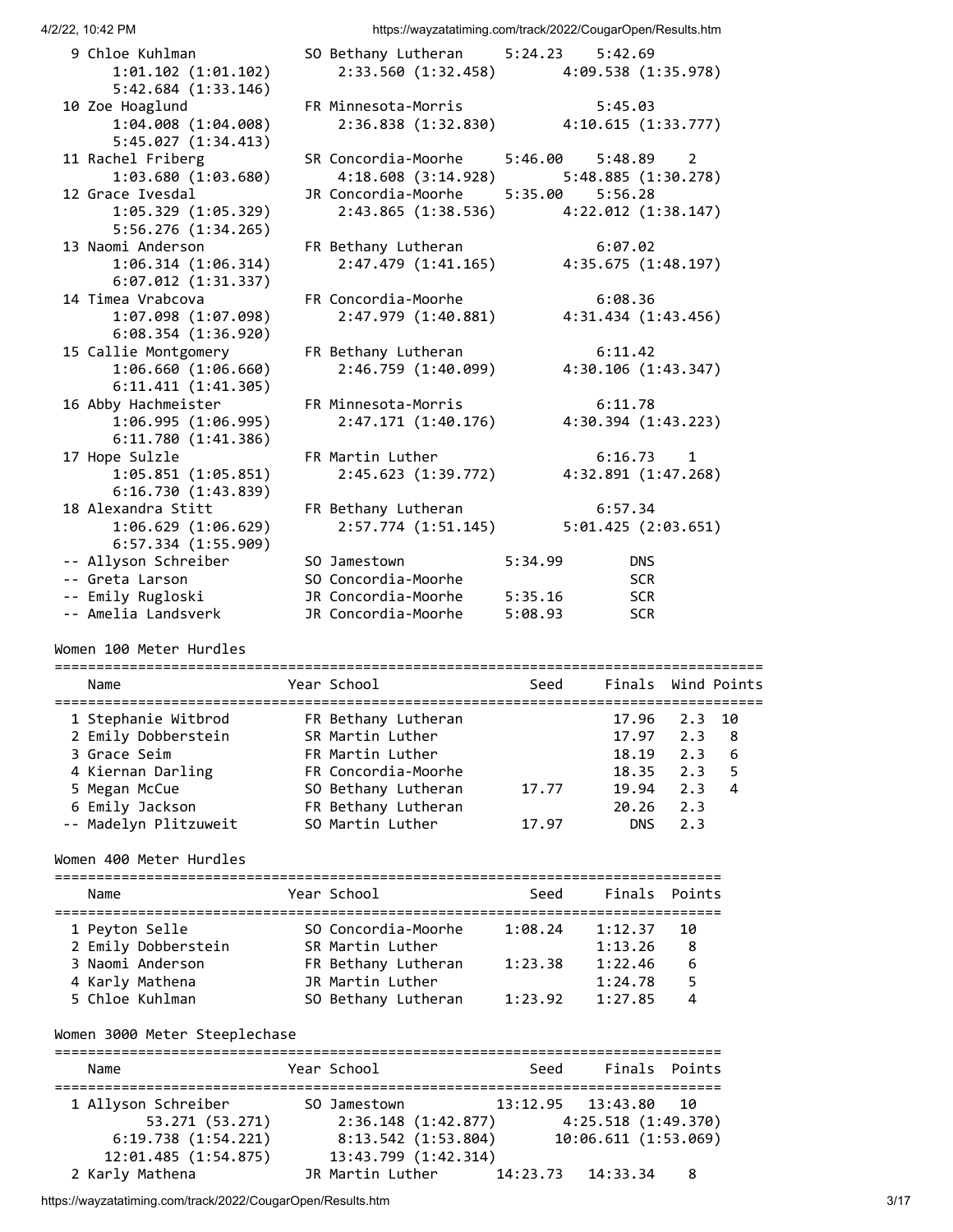| 53.289 (53.289)      | 2:38.661 (1:45.372)  | 4:30.389 (1:51.729)  |
|----------------------|----------------------|----------------------|
| 6:29.018 (1:58.629)  | 8:30.140 (2:01.122)  | 10:33.654 (2:03.515) |
| 12:36.426 (2:02.772) | 14:33.340 (1:56.914) |                      |

# Women 4x100 Meter Relay

| School                    | Seed                    | Finals Points |     |
|---------------------------|-------------------------|---------------|-----|
| 1 Bethany Lutheran 'A'    |                         | 57.51         | -10 |
| 1) Megan McCue SO         | 2) Jasmine Bejarano SR  |               |     |
| 3) Emily Jackson FR       | 4) Stephanie Witbrod FR |               |     |
| 2 Martin Luther 'A'       |                         | 59.84         | 8   |
| -- Concordia-Moorhead 'A' | 51.51                   | <b>SCR</b>    |     |
| 1) Maddie Guler SO        | 2) Mary Wunderlich FR   |               |     |
| 3) Carlie Heinecke JR     | 4) Sierra Ramberg SO    |               |     |

# Women 4x400 Meter Relay

================================================================================ School Seed Finals Points

| 1 Martin Luther 'A'                     | $4:18.62$ $4:31.37$                |            | 10 |
|-----------------------------------------|------------------------------------|------------|----|
| 1) Margaret Gabb SR                     | 2) Maya Habben SO                  |            |    |
| 3) Claire Tomhave SO                    | 4) Emma Nelson SO                  |            |    |
| 2 Bethany Lutheran 'B'                  |                                    | 4:57.16    | 8  |
| 1) Stephanie Witbrod FR                 | 2) Chloe Kuhlman SO                |            |    |
| 3) Angela Zaccaria FR                   | 4) Hannah Rethemeyer FR            |            |    |
| 3 Bethany Lutheran 'A'                  |                                    | 5:00.66    |    |
| 1) Cianna Hoppe SO                      | 2) Jordan Merwin SO                |            |    |
| 3) Naomi Anderson FR                    | 4) Kayla Tobin SO                  |            |    |
| 4 Martin Luther 'C'                     | 4:18.62                            | 5:11.55    |    |
| 1) Stephanie Hintz JR                   | 2) Lydia Krenke SO                 |            |    |
| 3) Katlyn Schwab SO                     | 4) Katelyn Mensching FR            |            |    |
| -- Bethany Lutheran 'C'                 |                                    | <b>DNS</b> |    |
| 1) Emily Jackson FR                     | 2) Megan McCue SO                  |            |    |
| 3) Abby Nelson SO                       | 4) Alexandra Stitt FR              |            |    |
| -- Martin Luther 'B'                    | 4:18.62                            | <b>DNS</b> |    |
| 1) Maia Pankow FR                       | 2) Megan Riley JR                  |            |    |
| 3) Paige Natalie FR<br>-- Jamestown 'A' | 4) Emily Dobberstein SR<br>4:26.19 | <b>DNS</b> |    |
| 1) Silje Kindseth FR                    | 2) Allyson Schreiber SO            |            |    |
| 3) Jennifer Tallackson FR               | 4) Paige Erhardt FR                |            |    |
| -- Concordia-Moorhead 'A'               | 4:03.66                            | <b>SCR</b> |    |
| 1) Maddie Guler SO                      | 2) Meg Shercliffe SO               |            |    |
| 3) Mary Wunderlich FR                   | 4) Sierra Ramberg SO               |            |    |
|                                         |                                    |            |    |

Women High Jump

| Name                                                                                     | Year School         | Seed              | Finals |             | Points |
|------------------------------------------------------------------------------------------|---------------------|-------------------|--------|-------------|--------|
| 1 Emily Jackson<br>1.40 1.45 1.50<br>$\Omega$<br>O XXX                                   | FR Bethany Lutheran | 1.53m             | 1.45m  | 4-09.00     | 10     |
| 2 Grace Seim<br>1.30 1.35 1.40 1.45<br>$0 \times X0$<br>O XXX                            | FR Martin Luther    | 1.38m             | 1.40m  | 4-07.00     | 8      |
| 3 Jasmine Bejarano<br>1.35 1.40<br>0 XXX                                                 | SR Bethany Lutheran | 1.41m             | 1.35m  | 4-05.00     | 6      |
| 4 Ellen Beckius<br>1.15 1.20 1.25 1.30 1.35<br>XO.<br>$0 \times 0$<br>O XXX              | FR Minnesota-Morris | 1.36m             | 1.30m  | $4 - 03.25$ | 5      |
| 5 Sophia Hoppe TR Martin Luther<br>1.15 1.20 1.25 1.30 1.35<br>0<br>0<br>0<br>XXX<br>XO. |                     | 1.32m             | 1.30m  | $4 - 03.25$ | 4      |
| 6 Megan McCue                                                                            | SO Bethany Lutheran | 1.20 <sub>m</sub> | 1.25m  | $4 - 01.25$ |        |

https://wayzatatiming.com/track/2022/CougarOpen/Results.htm 4/17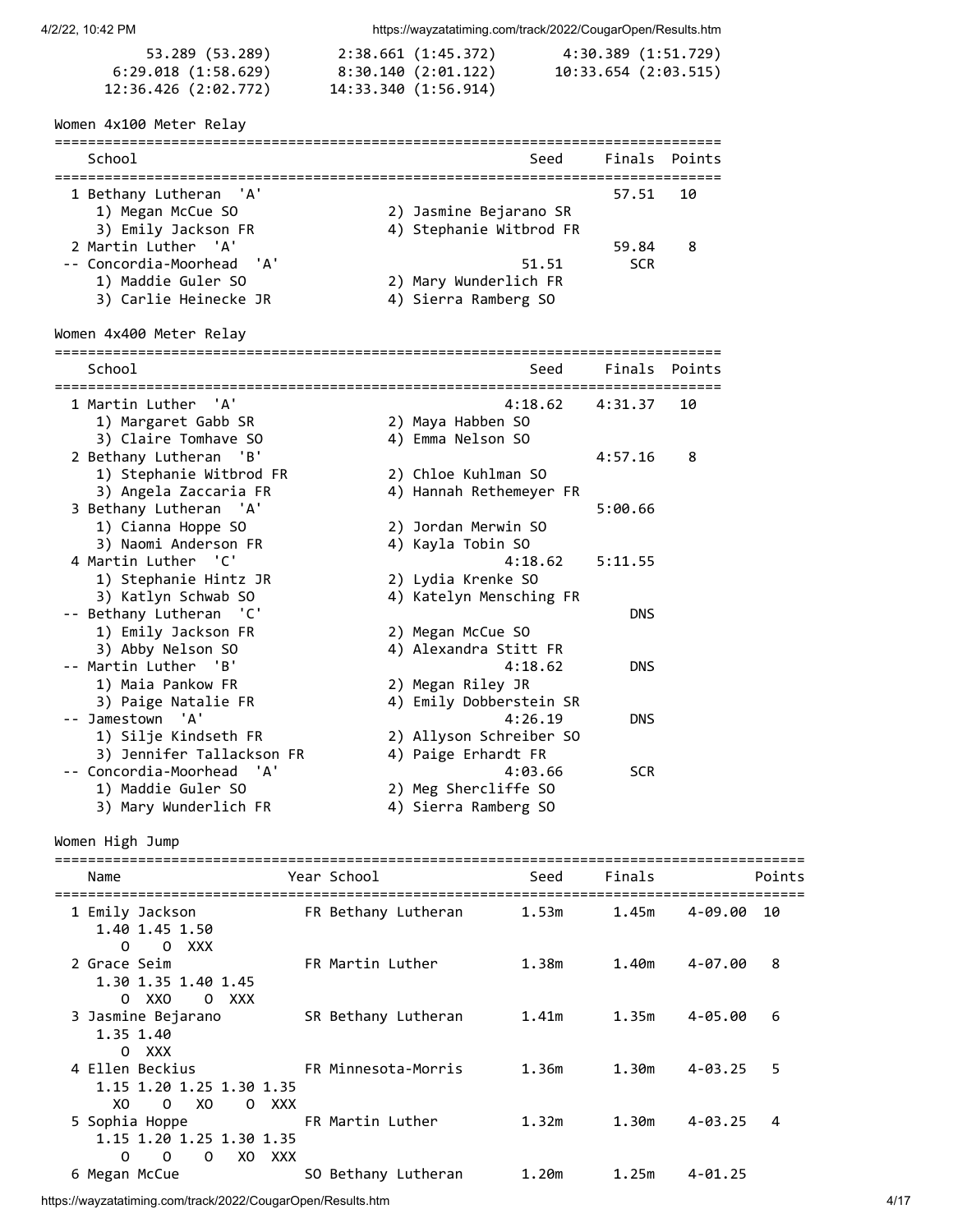| 1.15 1.20 1.25 1.30                         |                     |       |       |             |  |
|---------------------------------------------|---------------------|-------|-------|-------------|--|
| XO.<br>xxx<br>XO<br>0<br>7 Miriam Anderson  | SO Minnesota-Morris |       | 1.25m | $4 - 01.25$ |  |
| 1.15 1.20 1.25 1.30<br>XO XXO<br>XO.<br>XXX |                     |       |       |             |  |
| 8 Sheena James<br>1.15 1.20                 | FR Minnesota-Morris | 1.25m | 1.15m | $3 - 09.25$ |  |
| XO XXX<br>-- Stephanie Witbrod<br>1.40      | FR Bethany Lutheran | 1.51m | NΗ    |             |  |

Women Pole Vault

XXX

| Name                                                                   | Year School         | Seed  | Finals |             | Points |
|------------------------------------------------------------------------|---------------------|-------|--------|-------------|--------|
| 1 Megan Judge<br>2.80 2.95 3.10 3.25<br>XO<br>XO.<br>XO XXX            | SO Bemidji State    | 3.31m | 3.10m  | 10-02.00    | 10     |
| 2 Anastasia Klein<br>2.95 3.10 3.25<br>P XXX<br>0                      | JR Bemidji State    | 3.39m | 2.95m  | $9 - 08.00$ | 8      |
| 3 Olivia Olson<br>2.65 2.80 2.95 3.10<br>0<br>0 XXO<br><b>XXX</b>      | FR Bemidji State    | 2.96m | 2.95m  | $9 - 08.00$ |        |
| 4 Maggie Landwer<br>2.20 2.35 2.50 2.65<br>XXX<br>xxo<br>$\Omega$<br>0 | FR Minnesota-Morris | 2.65m | 2.50m  | $8 - 02.50$ | 6      |
| 5 Ally Platzer<br>2.20 2.35 2.50                                       | JR Martin Luther    | 2.60m | 2.35m  | $7 - 08.50$ | 5      |

Women Long Jump

XXO XO XXX

| Name<br>______________________________                                                                                                                       | =========================<br>Year School                               Seed      Finals   Wind | =========================== |             |     |                          | Points |
|--------------------------------------------------------------------------------------------------------------------------------------------------------------|------------------------------------------------------------------------------------------------|-----------------------------|-------------|-----|--------------------------|--------|
| 1 Peyton Selle 5.0 SO Concordia-Moorhe 5.03m 4.93m 2.2 16-02.25 10<br>FOUL $(1.8)$ FOUL $(1.7)$ 4.49m $(0.4)$ 4.93m $(2.2)$ FOUL $(2.4)$ FOUL $(2.0)$        |                                                                                                |                             |             |     |                          |        |
| 2 Emily Jackson FR Bethany Lutheran 4.75m 4.79m<br>$4.79m(3.0)$ $4.78m(0.9)$ $4.54m(0.3)$ $4.61m(2.0)$ $4.57m(1.8)$ $4.46m(2.2)$                             |                                                                                                |                             |             |     | 3.0 15-08.75             | 8      |
| 3 Jenna Benson SR Minnesota-Morris 4.60m 4.61m<br>$4.58m(2.0)$ $4.58m(3.2)$ $FOUL(1.6)$ $4.61m(2.5)$ $4.44m(2.5)$ $4.51m(1.6)$                               |                                                                                                |                             |             |     | 2.5 15-01.50             | 6      |
| 4.34m andwer FR Minnesota-Morris 4.34m 4.49m<br>$FOUL(2.3)$ $FOUL(3.8)$ $4.11m(2.0)$ $4.10m(2.2)$ $4.42m(1.2)$ $4.49m(1.9)$                                  |                                                                                                |                             |             |     | 1.9 14-08.75             | 5      |
| 5 Kyra Nichols <b>3 Contains 18 Contains A.58m</b> 4.42m<br>$4.36m(2.9)$ $4.42m(2.4)$ $4.25m(2.3)$ $4.08m(2.2)$ $4.33m(1.7)$ $4.03m(1.4)$                    |                                                                                                |                             |             |     | 2.4 14-06.00             | 4      |
| 6 Kiernan Darling<br>FOUL(2.3) FOUL(2.0) $4.10m(0.8)$ FOUL(4.1) $4.16m(2.4)$ $4.06m(2.0)$                                                                    | FR Concordia-Moorhe                                                                            |                             | 4.16m       |     | 2.4 13-07.75             |        |
| 7 Jenna Kalevik               FR Concordia-Moorhe         4.27m       4.12m<br>$4.12m(2.9)$ $4.03m(2.7)$ $3.79m(1.5)$ $3.82m(1.7)$ $4.09m(1.9)$ $4.12m(2.5)$ |                                                                                                |                             |             |     | 2.9 13-06.25             |        |
| 8 Laura Fuller <b>1.90 FR</b> Concordia-Moorhe 4.02m 3.91m<br>FOUL(2.6) $3.72m(2.7)$ $3.88m(2.8)$ $3.87m(0.9)$ $3.91m(2.9)$ $3.91m(1.7)$                     |                                                                                                |                             |             |     | 2.9 12-10.00             |        |
| 9 Kendra DeRosa<br>FOUL $(1.6)$ 3.51m $(2.0)$ 3.49m $(3.5)$ FOUL $(1.7)$ 3.27m $(1.9)$ FOUL $(2.6)$                                                          | JR Minnesota-Morris                                                                            | 3.40m                       |             |     | $3.51m$ $2.0$ $11-06.25$ |        |
| -- Megan Riley                                                                                                                                               | JR Martin Luther 4.20m                                                                         |                             | <b>DNS</b>  | NWI |                          |        |
| -- MacKenzie Lynch TR Martin Luther 4.33m                                                                                                                    |                                                                                                |                             | <b>DNS</b>  | NWI |                          |        |
| -- Chloe Mattek                                                                                                                                              | FR Martin Luther                                                                               |                             | <b>DNS</b>  | NWI |                          |        |
| -- Meg Shercliffe 50 Concordia-Moorhe 4.66m                                                                                                                  |                                                                                                |                             | <b>SCR</b>  | NWI |                          |        |
| Women Triple Jump                                                                                                                                            |                                                                                                |                             |             |     |                          |        |
| Name                                                                                                                                                         | Year School Seed                                                                               |                             | Finals Wind |     |                          | Points |
| 1 Stephanie Witbrod FR Bethany Lutheran 10.74m 10.40m 2.6 34-01.50 10<br><b>FOUL</b>                                                                         | 10.31m(2.0) FOUL  FOUL  FOUL  10.40m(2.6)                                                      |                             |             |     |                          |        |

https://wayzatatiming.com/track/2022/CougarOpen/Results.htm 5/17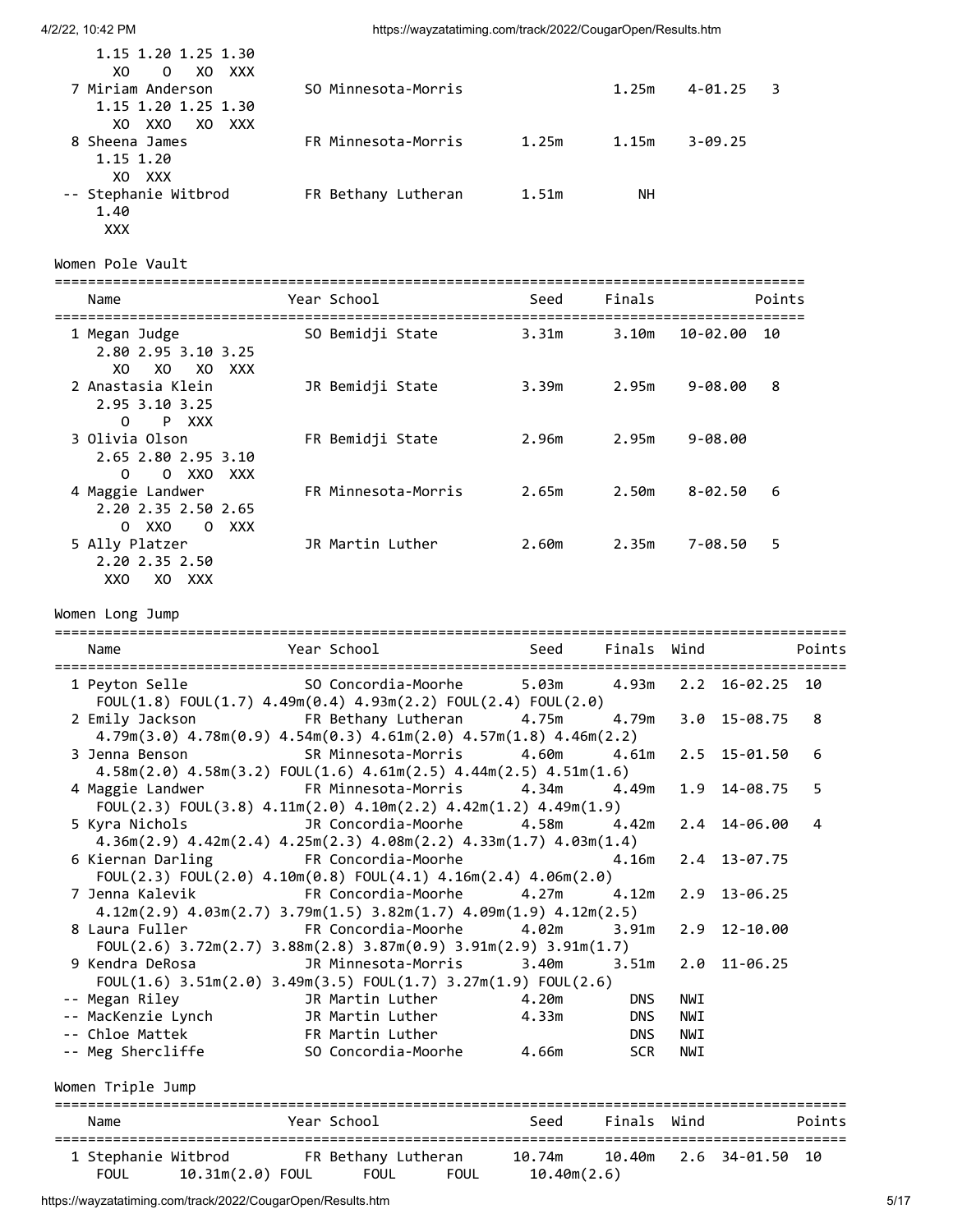| 2 Kyra Nichols      |                                                                       |       |             |     |  |
|---------------------|-----------------------------------------------------------------------|-------|-------------|-----|--|
|                     | $9.53m(3.0)$ $9.98m(2.4)$ FOUL $9.80m(2.6)$ $9.86m(2.4)$ $9.66m(1.7)$ |       |             |     |  |
|                     | 3 Kim Peters 6 6 FR Minnesota-Morris 9.46m 9.77m 3.1 32-00.75 6       |       |             |     |  |
|                     | 9.64m(2.9) 9.52m(2.6) FOUL 9.77m(3.1) 9.51m(2.8) FOUL                 |       |             |     |  |
|                     | 4 Madelyn Plitzuweit 50 Martin Luther 9.14m 9.17m 1.9 30-01.00 5      |       |             |     |  |
|                     | FOUL(3.4) FOUL(2.6) $9.11m(3.0)$ FOUL(2.6) $9.17m(1.9)$ 8.94m(2.7)    |       |             |     |  |
|                     | -- Grace Seim <b>FR Martin Luther</b>                                 | 8.37m | <b>FOUL</b> |     |  |
| FOUL<br><b>FOUL</b> | FOUL                                                                  |       |             |     |  |
| -- Jasmine Bejarano | SR Bethany Lutheran                                                   | 9.13m | <b>DNS</b>  | NWI |  |
| -- Kiernan Darling  | FR Concordia-Moorhe                                                   |       | <b>DNS</b>  | NWI |  |

Women Shot Put

| Name                                       | Year School                                                     | Seed   | Finals                              |                |   | H# Points      |       |
|--------------------------------------------|-----------------------------------------------------------------|--------|-------------------------------------|----------------|---|----------------|-------|
|                                            |                                                                 |        |                                     |                |   |                |       |
| 1 Cayle Hovland                            | SR Concordia-Moorhe                                             |        | 13.84m   13.27m   43-06.50   2   10 |                |   |                |       |
|                                            | 12.90m  13.27m  13.05m  12.34m  11.87m  12.96m                  |        |                                     |                |   |                |       |
| 2 Anna Brock                               | SO Jamestown                                                    | 12.71m | 11.40m                              | 37-05.00 2     |   | 8              |       |
|                                            | 10.84m 11.02m 10.31m 10.55m 11.40m 10.72m                       |        |                                     |                |   |                |       |
| 3 Jacey Schlosser                          | SR Concordia-Moorhe<br>10.74m 11.04m 11.39m 0.91m 10.40m 10.90m | 12.50m | 11.39m                              | $37 - 04.50$ 2 |   | 6              |       |
| 4 Ellie Miron                              | JR Jamestown                                                    | 11.67m | 11.30m                              | 37-01.00 2     |   | 5              |       |
|                                            | 10.48m  10.85m  11.00m  11.30m  FOUL  10.45m                    |        |                                     |                |   |                |       |
| 5 Sadie Hansen                             | FR Valley City Stat                                             | 12.24m | 11.25m                              | $36 - 11.00$ 2 |   | $\overline{4}$ |       |
|                                            | 10.99m 11.22m 10.77m 11.04m 10.55m 11.25m                       |        |                                     |                |   |                |       |
| 6 Emily White                              | SR Concordia-Moorhe                                             | 11.81m | 11.12m                              | $36 - 05.75$ 2 |   |                |       |
| 11.12m 10.94m 10.95m 11.12m FOUL FOUL      |                                                                 |        |                                     |                |   |                |       |
| 7 Hannah Gordon                            | JR Valley City Stat                                             | 12.71m | 11.04m                              | $36 - 02.75$ 2 |   | 3              | 10.92 |
| 11.04m  10.92m  10.85m  10.78m  FOUL  FOUL |                                                                 |        |                                     |                |   |                |       |
| 8 Hailey Gill                              | JR Minnesota-Morris                                             | 12.35m | 11.04m                              | $36 - 02.75$ 2 |   | 2              | 10.91 |
| 10.91m  FOUL  FOUL  11.04m  10.49m  FOUL   |                                                                 |        |                                     |                |   |                |       |
| 9 Alexis Waldren                           | JR Jamestown                                                    | 12.34m | 10.71m                              | $35 - 01.75$ 2 |   |                |       |
| 10.71m  FOUL  FOUL  10.69m  10.71m  FOUL   |                                                                 |        |                                     |                |   |                |       |
| 10 Emma Nelson                             | SO Martin Luther                                                | 10.51m | 10.50m                              | $34 - 05.50$ 1 |   | $\mathbf{1}$   |       |
| 1.02m 10.38m 10.50m                        |                                                                 |        |                                     |                |   |                |       |
| 11 Jade Azure                              | FR Valley City Stat                                             | 11.67m | 10.09m                              | $33 - 01.25$ 2 |   |                |       |
| 9.60m 10.09m 9.65m                         |                                                                 |        |                                     |                |   |                |       |
| 12 Megan Tietjen                           | SO Jamestown                                                    | 10.10m | 9.90m                               | $32 - 05.75$ 1 |   |                |       |
| 9.16m 9.53m 9.90m                          |                                                                 |        |                                     |                |   |                |       |
| 13 Emma Bastian                            | FR Valley City Stat                                             | 10.05m | 9.70m                               | $31 - 10.00$ 1 |   |                |       |
| 9.70m 8.75m FOUL                           |                                                                 |        |                                     |                |   |                |       |
| 14 Jenna Kalevik                           | FR Concordia-Moorhe                                             | 9.59m  | 9.53m                               | $31 - 03.25$ 1 |   |                |       |
| 9.28m 9.53m 9.23m                          |                                                                 |        |                                     |                |   |                |       |
| 15 Emmaline Hagedorn<br>8.24m 8.45m 8.85m  | FR Martin Luther                                                |        | 8.85m                               | 29-00.50 1     |   |                |       |
|                                            | FR Concordia-Moorhe                                             | 9.71m  | 8.43m                               | 27-08.00 1     |   |                |       |
| 16 Brooke Kangas<br>8.43m 7.70m 7.74m      |                                                                 |        |                                     |                |   |                |       |
| 17 Maggie Menges                           | FR Martin Luther                                                | 7.48m  | 7.89m                               | $25 - 10.75$ 1 |   |                |       |
| 7.00m 7.89m 7.79m                          |                                                                 |        |                                     |                |   |                |       |
| -- Peyton Selle                            | SO Concordia-Moorhe                                             | 10.11m | <b>DNS</b>                          |                | 1 |                |       |
|                                            |                                                                 |        |                                     |                |   |                |       |

Women Discus Throw

| Name                                  | Year School                                                                                  | Seed   | Finals |          |               | H# Points |
|---------------------------------------|----------------------------------------------------------------------------------------------|--------|--------|----------|---------------|-----------|
| 1 Anna Brock                          | SO Jamestown<br>31.78m 31.90m 36.53m 34.43m 30.97m FOUL                                      | 37.30m | 36.53m | 119-10   |               | 2 10      |
| 2 Jenica Moes<br>33.20m 36.51m 35.09m | SR Minnesota-Morris<br>32.45m 33.00m FOUL                                                    | 37.87m | 36.51m | 119-09   | 2             | - 8       |
|                                       | 3 Cayle Hovland SR Concordia-Moorhe<br>35.95m    36.09m    35.16m    3.58m    35.11m    FOUL | 44.76m | 36.09m | 118-05 2 |               | - 6       |
| 4 Jacey Schlosser<br>30.13m 35.08m    | SR Concordia-Moorhe<br>FOUL 33.10m 34.58m<br>FOUL                                            | 38.79m | 35.08m | 115-01   | $\mathcal{L}$ | - 5       |
| 5 Alexis Waldren<br>33.34m 34.09m     | JR Jamestown<br>34.51m 34.29m 34.15m<br>34.88m                                               | 37.57m | 34.88m | 114-05   | 2             | 4         |

https://wayzatatiming.com/track/2022/CougarOpen/Results.htm 6/17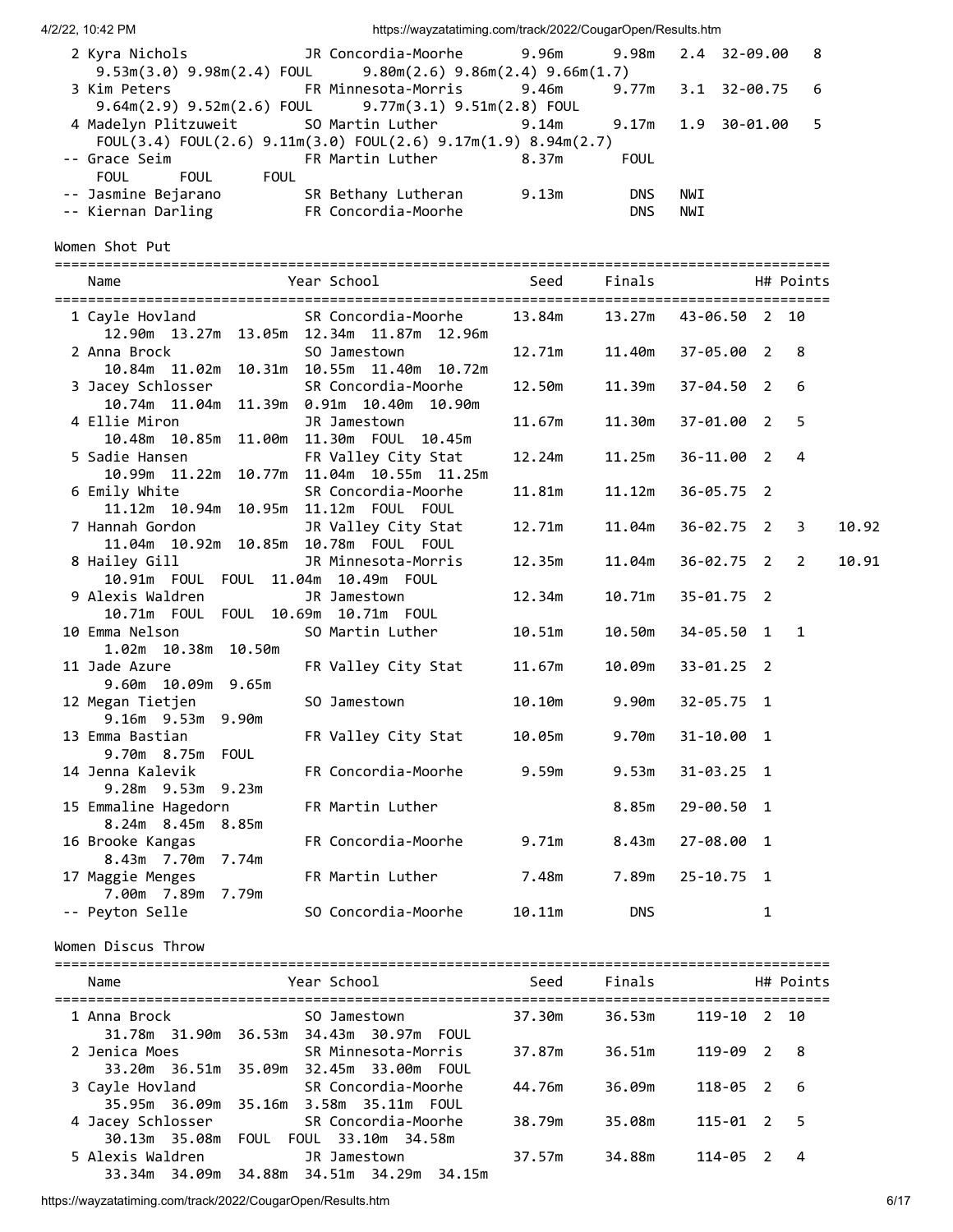| 4/2/22, 10:42 PM |  |
|------------------|--|
|                  |  |

|         | 4/2/22, 10:42 PM                                                                                       | https://wayzatatiming.com/track/2022/CougarOpen/Results.htm |        |        |              |                |                |
|---------|--------------------------------------------------------------------------------------------------------|-------------------------------------------------------------|--------|--------|--------------|----------------|----------------|
|         | 6 Emily White<br>30.25m  34.42m  33.94m  FOUL  FOUL  FOUL                                              | SR Concordia-Moorhe                                         | 36.47m | 34.42m | $112 - 11$ 2 |                |                |
|         | 7 Hailey Gill                                                                                          | JR Minnesota-Morris                                         | 38.79m | 33.52m | 110-00       | $\overline{2}$ | 3              |
|         | 8 Jade Azure<br>32.14m 30.96m 33.23m 28.25m FOUL 30.47m                                                | FR Valley City Stat                                         | 33.16m | 33.23m | 109-00 2     |                | $\overline{2}$ |
|         | 9 Claire Dummer                                                                                        | FR Concordia-Moorhe                                         | 31.12m | 32.96m | 108-02 1     |                |                |
|         | 10 Ellie Miron<br>30.72m FOUL FOUL                                                                     | JR Jamestown                                                | 34.42m | 30.72m | 100-09 2     |                |                |
|         | 11 Sadie Hansen<br>30.63m 28.70m FOUL                                                                  | FR Valley City Stat                                         | 33.03m | 30.63m | 100-06       | $\overline{2}$ | $\mathbf{1}$   |
|         | 12 Hannah Gordon<br>27.94m 27.97m 30.11m                                                               | JR Valley City Stat                                         | 32.46m | 30.11m | 98-09 2      |                |                |
|         | 13 Jennifer Steinbring<br>29.27m 25.90m 30.10m                                                         | FR Minnesota-Morris                                         |        | 30.10m | 98-09 1      |                |                |
|         | 14 Emma Bastian<br>28.11m 29.11m 29.60m                                                                | FR Valley City Stat                                         | 31.17m | 29.60m | $97 - 01$ 2  |                |                |
|         | 15 Emma Nelson<br>FOUL 28.18m FOUL                                                                     | SO Martin Luther                                            | 18.53m | 28.18m | $92 - 05$ 1  |                |                |
|         | 16 Kendra Odegard<br>FOUL 27.53m FOUL                                                                  | FR Valley City Stat                                         | 26.85m | 27.53m | $90 - 04$ 1  |                |                |
|         | 17 Abby Nelson<br>26.69m 24.20m 27.06m                                                                 | SO Bethany Lutheran                                         | 30.06m | 27.06m | 88-09 1      |                |                |
|         | 18 Brooke Kangas<br>25.41m 25.97m FOUL                                                                 | FR Concordia-Moorhe                                         | 25.15m | 25.97m | $85 - 02$ 1  |                |                |
|         | 19 Cailey Schlosser<br>FOUL 24.42m FOUL                                                                | FR Concordia-Moorhe                                         | 25.75m | 24.42m | $80 - 01$ 1  |                |                |
|         | 20 Angel Bobbe<br>FOUL 22.79m FOUL                                                                     | SO Jamestown                                                | 28.53m | 22.79m | 74-09 1      |                |                |
|         | 21 Isabelle Kettler<br>FOUL FOUL 22.74m                                                                | JR Martin Luther                                            | 26.28m | 22.74m | $74 - 07$ 1  |                |                |
|         | 22 Anna Briggs<br>22.71m FOUL FOUL                                                                     | FR Minnesota-Morris                                         |        | 22.71m | 74-06 1      |                |                |
|         | 23 Maggie Menges<br>19.68m  FOUL  19.50m                                                               | FR Martin Luther                                            | 20.81m | 19.68m | $64 - 07$ 1  |                |                |
|         | Women Hammer Throw                                                                                     |                                                             |        |        |              |                |                |
|         | Name                                                                                                   | Year School                                                 | Seed   | Finals |              |                | H# Points      |
| ======: | ======================<br>1 Allyson Kangas                                                             | JR Concordia-Moorhe                                         | 44.34m | 43.66m | $143 - 03$ 2 |                | - 10           |
|         | FOUL 40.94m 39.85m 43.01m 43.66m 41.14m<br>2 Hannah Gordon                                             | JR Valley City Stat                                         | 43.41m | 43.30m | 142-01 2     |                | 8              |
|         | FOUL 39.70m 39.31m 42.47m FOUL 43.30m<br>3 Hailey Gill                                                 | JR Minnesota-Morris                                         | 43.65m | 41.90m | 137-06 2     |                | 6              |
|         | FOUL FOUL 41.90m 41.06m FOUL FOUL<br>4 Alexis Waldren                                                  | JR Jamestown                                                | 42.92m | 40.14m | 131-08 2     |                | 5              |
|         | 40.14m FOUL 39.39m FOUL FOUL FOUL<br>5 Jacey Schlosser                                                 | SR Concordia-Moorhe                                         | 39.14m | 39.04m | $128 - 01$ 2 |                | $\overline{4}$ |
|         | FOUL 37.31m 38.04m FOUL 38.28m 39.04m<br>6 Cayle Hovland<br>38.43m  FOUL  34.41m  FOUL  36.26m  38.92m | SR Concordia-Moorhe                                         | 44.96m | 38.92m | 127-08 2     |                |                |
|         | 7 Jenica Moes                                                                                          | SR Minnesota-Morris                                         | 38.46m | 36.17m | 118-08 2     |                | 3              |
|         | 8 Megan Tietjen                                                                                        | SO Jamestown<br>32.56m 31.66m 35.36m 35.02m 31.90m 32.91m   | 35.58m | 35.36m | 116-00 2     |                | $\overline{2}$ |
|         | 9 Emily White<br>34.14m  34.04m  FOUL  31.59m  32.94m  30.98m                                          | SR Concordia-Moorhe                                         | 36.62m | 34.14m | 112-00 2     |                |                |
|         | 10 Anna Briggs<br>33.75m FOUL FOUL                                                                     | FR Minnesota-Morris                                         |        | 33.75m | 110-09 1     |                |                |
|         |                                                                                                        |                                                             |        |        |              |                |                |

11 Anna Brock SO Jamestown 32.42m 33.20m 108-11 2

12 Stephanie Witbrod FR Bethany Lutheran 32.58m 106-11 1 1

33.20m FOUL 27.51m

30.54m 32.58m FOUL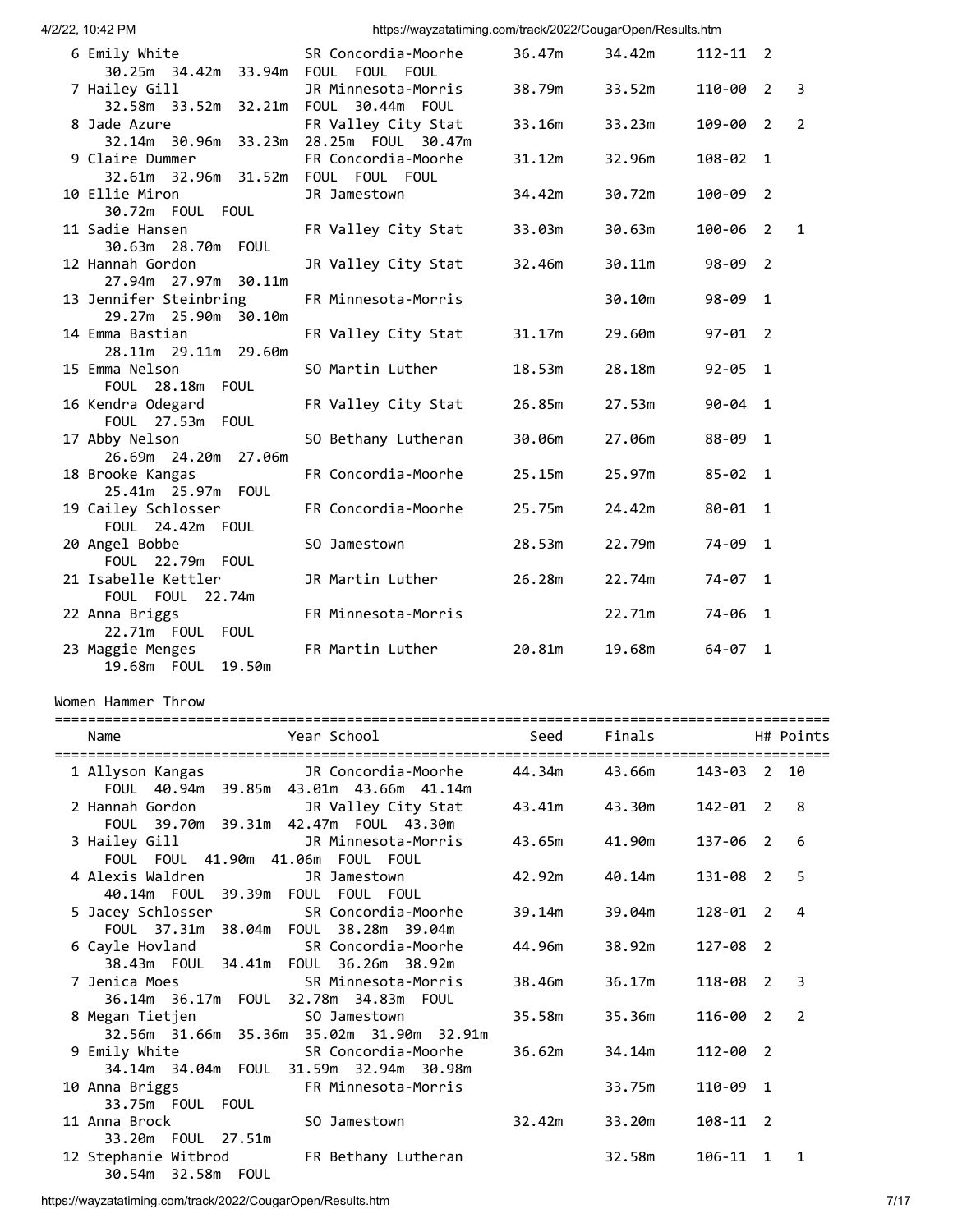| 4/2/22, 10:42 PM                                                       |             | https://wayzatatiming.com/track/2022/CougarOpen/Results.htm                                   |        |        |              |                |
|------------------------------------------------------------------------|-------------|-----------------------------------------------------------------------------------------------|--------|--------|--------------|----------------|
| 13 Emma Bastian<br>FOUL FOUL 32.26m                                    |             | FR Valley City Stat                                                                           | 34.84m | 32.26m | $105 - 10$ 2 |                |
| 14 Tayla Mullings<br>29.46m FOUL FOUL                                  |             | SO Valley City Stat                                                                           | 35.69m | 29.46m | $96 - 08$ 2  |                |
| 15 Jade Azure<br>27.82m  FOUL  29.23m                                  |             | FR Valley City Stat                                                                           | 33.71m | 29.23m | $95 - 11$ 2  |                |
| 16 Sadie Hansen<br>FOUL 26.59m 28.77m                                  |             | FR Valley City Stat                                                                           |        | 28.77m | 94-05 1      |                |
| 17 Ellie Miron<br>28.04m 28.23m 24.95m                                 |             | JR Jamestown                                                                                  |        | 28.23m | $92 - 07$ 1  |                |
| 18 Jennifer Steinbring<br>24.51m 28.04m                                | 26.93m      | FR Minnesota-Morris                                                                           |        | 28.04m | $92 - 00$ 1  |                |
| 19 Cailey Schlosser<br>20.24m 27.36m                                   | FOUL        | FR Concordia-Moorhe                                                                           |        | 27.36m | 89-09 1      |                |
| 20 Megan McCue<br>26.81m  25.61m  FOUL                                 |             | SO Bethany Lutheran                                                                           | 28.78m | 26.81m | $87 - 11$ 1  |                |
| 21 Angel Bobbe<br>19.26m 25.73m 22.35m                                 |             | SO Jamestown                                                                                  | 29.66m | 25.73m | 84-05 1      |                |
| 22 Kendra Odegard<br>FOUL 25.11m FOUL                                  |             | FR Valley City Stat                                                                           | 27.42m | 25.11m | $82 - 04$ 1  |                |
| 23 Brooke Kangas<br>22.83m 23.75m 25.02m                               |             | FR Concordia-Moorhe                                                                           |        | 25.02m | $82 - 01$ 1  |                |
| 24 Isabelle Kettler<br>FOUL FOUL 22.77m                                |             | JR Martin Luther                                                                              | 26.45m | 22.77m | 74-08 1      |                |
| 25 Maggie Menges<br>16.62m FOUL FOUL                                   |             | FR Martin Luther                                                                              |        | 16.62m | 54-06 1      |                |
| Women Javelin Throw                                                    |             |                                                                                               |        |        |              |                |
|                                                                        |             |                                                                                               |        |        |              |                |
| Name                                                                   |             | Year School                                                                                   | Seed   | Finals |              | H# Points      |
|                                                                        |             | 1 Kendra Odegard               FR Valley City Stat<br>33.42m FOUL 36.29m 40.35m 34.66m 32.82m | 41.54m | 40.35m | 132-04 2     | 10             |
|                                                                        |             |                                                                                               |        |        |              |                |
| 2 Jenica Moes                                                          |             | SR Minnesota-Morris                                                                           | 42.60m | 37.03m | 121-06 2     | 8              |
| 3 Kate Busek                                                           |             | 32.09m  32.28m  33.82m  30.90m  37.03m  32.22m<br>FR Jamestown                                | 32.22m | 33.19m | $108 - 11$ 2 | 6              |
| 4 Paige Erhardt                                                        |             | 29.67m 33.19m 31.63m 30.58m 32.76m 32.03m<br>FR Jamestown                                     | 28.94m | 31.40m | 103-00 2     | 5              |
| 5 Kassidy Siedow                                                       |             | 28.43m  22.81m  23.90m  25.49m  28.03m  31.40m<br>FR Minnesota-Morris                         |        | 30.42m | $99 - 10$ 2  | 4              |
| 6 Aubrie Werk                                                          |             | 26.55m 26.95m 25.54m 27.85m 24.78m 30.42m<br>SO Concordia-Moorhe                              | 33.30m | 30.17m | 99-00 2      | 3              |
| 7 Hannah Gordon                                                        |             | 26.11m 27.46m 25.41m 26.90m 27.86m 30.17m<br>JR Valley City Stat                              | 33.03m | 28.96m | $95 - 00$ 2  | $\overline{2}$ |
| 8 Megan Judge                                                          |             | 24.61m  26.79m  26.72m  28.96m  24.73m  27.07m<br>SO Bemidji State                            | 30.99m | 28.40m | $93 - 02$ 2  | $\mathbf{1}$   |
| 9 Jacey Schlosser                                                      |             | 24.50m  26.50m  26.80m  28.40m  27.04m  27.95m<br>SR Concordia-Moorhe                         | 30.20m | 28.05m | $92 - 00$ 2  |                |
| 10 Cailey Schlosser                                                    |             | 27.80m  22.53m  FOUL  25.00m  23.97m  28.05m<br>FR Concordia-Moorhe                           |        | 26.25m | $86 - 01$ 1  |                |
| 21.16m 26.25m<br>11 Peyton Selle                                       | 23.35m      | SO Concordia-Moorhe                                                                           | 33.40m | 25.69m | $84 - 03$ 2  |                |
| 25.69m 24.56m<br>12 Laura Fuller                                       | <b>FOUL</b> | FR Concordia-Moorhe                                                                           |        | 24.90m | $81 - 08$ 1  |                |
| 23.91m 24.90m<br>13 Rhaegan Kiland                                     | 23.26m      | JR Concordia-Moorhe                                                                           | 25.36m | 24.35m | $79 - 11$ 2  |                |
| 24.35m 21.91m 22.33m<br>14 Madelyn Plitzuweit                          |             | SO Martin Luther                                                                              | 27.81m | 22.25m | $73 - 00$ 2  |                |
| 22.18m  22.18m  22.25m<br>15 Jade Azure                                |             | FR Valley City Stat                                                                           |        | 20.81m | $68 - 03$ 1  |                |
| 19.42m 18.85m 20.81m<br>16 Samantha Kane                               |             | FR Minnesota-Morris                                                                           |        | 19.87m | $65 - 02$ 1  |                |
| 15.09m  14.08m  19.87m<br>17 Carlie Heinecke<br>17.78m  18.77m  17.36m |             | JR Concordia-Moorhe                                                                           | 21.95m | 18.77m | $61 - 07$ 2  |                |

https://wayzatatiming.com/track/2022/CougarOpen/Results.htm 8/17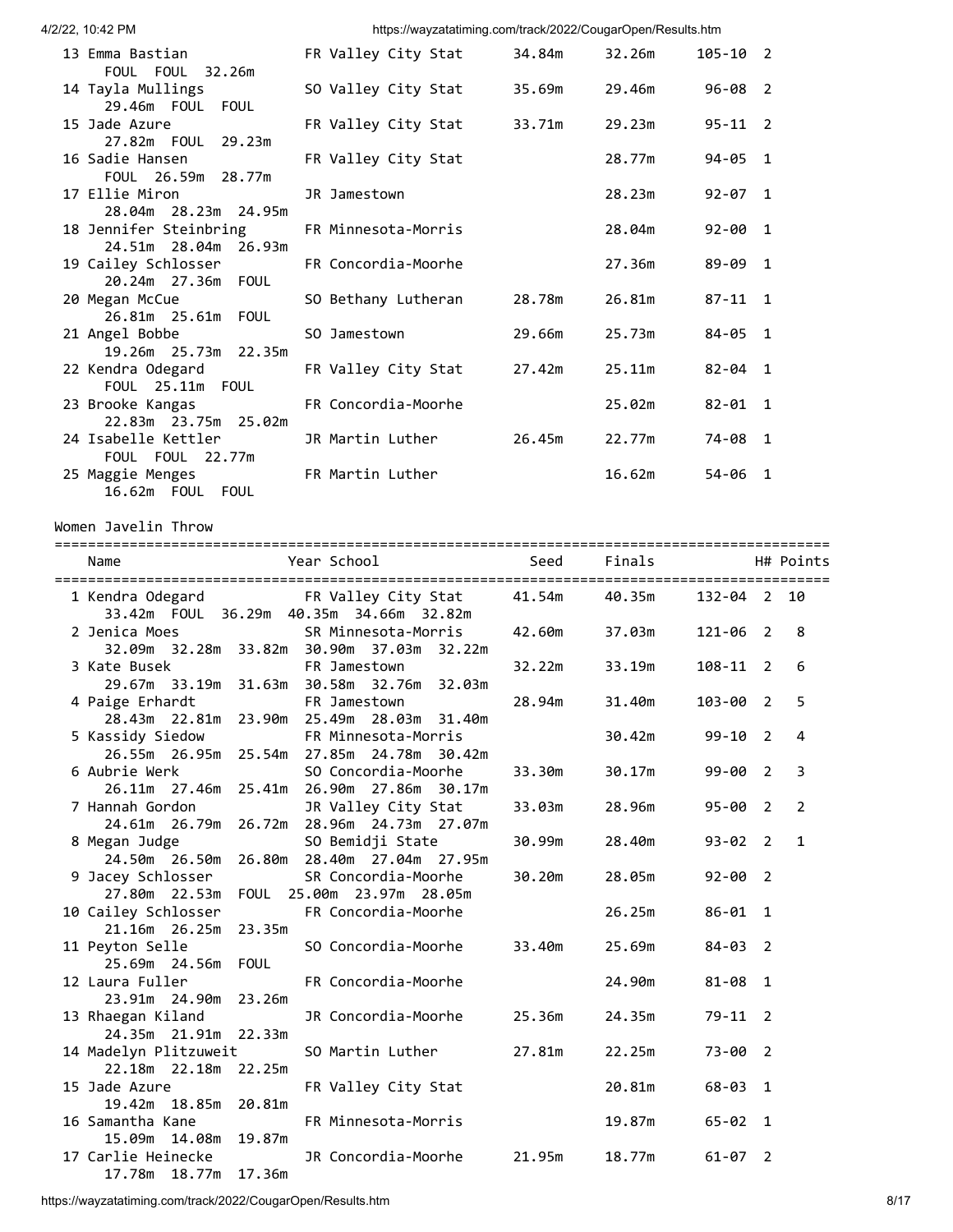| 4/2/22, 10:42 PM |  |
|------------------|--|

https://wayzatatiming.com/track/2022/CougarOpen/Results.htm

| 18 Grace Ivesdal       | JR Concordia-Moorhe |        | 17.50m     | $57 - 05$ 1 |                |
|------------------------|---------------------|--------|------------|-------------|----------------|
| 15.79m  17.50m  17.47m |                     |        |            |             |                |
| 19 Stephanie Hintz     | JR Martin Luther    |        | 17.44m     | $57 - 03$ 1 |                |
| 17.15m  11.05m  17.44m |                     |        |            |             |                |
| 20 Jenna Kalevik       | FR Concordia-Moorhe |        | 16.57m     | $54 - 04$ 1 |                |
| 15.64m  16.57m  12.78m |                     |        |            |             |                |
| 21 Samantha Colvin     | JR Martin Luther    |        | 14.90m     | $48 - 11$ 1 |                |
| 14.90m  13.18m  13.76m |                     |        |            |             |                |
| 22 Anna Briggs         | FR Minnesota-Morris |        | 14.51m     | 47-07 1     |                |
| 14.51m 10.45m 13.00m   |                     |        |            |             |                |
| 23 Katlyn Schwab       | SO Martin Luther    |        | 14.07m     | $46 - 02$ 1 |                |
| 10.58m  13.46m  14.07m |                     |        |            |             |                |
| -- Lydia Nash          | FR Minnesota-Morris |        | <b>DNS</b> |             |                |
| -- Ellie Miron         | JR Jamestown        |        | <b>DNS</b> |             | 1              |
| -- Regan Anderson      | FR Concordia-Moorhe |        | <b>DNS</b> |             | 1              |
| -- Megan McCue         | SO Bethany Lutheran |        | <b>DNS</b> |             |                |
| -- Jasmine Bejarano    | SR Bethany Lutheran | 19.85m | <b>DNS</b> |             | $\overline{2}$ |
|                        |                     |        |            |             |                |

Men 100 Meter Dash

| Name               | Year School         | Seed  |            | Finals Wind Points    |
|--------------------|---------------------|-------|------------|-----------------------|
| 1 Carson Oestreich | SO Martin Luther    | 11.08 | 11.19      | 2.3 10                |
| 2 Lucas Martin     | JR Martin Luther    | 11.59 | 11.73      | 2.3<br>8              |
| 3 Carlos Julian    | FR Jamestown        | 12.42 | 11.92      | 2.3<br>6              |
| 4 Duncan Vandergon | FR Minnesota-Morris |       | 12.04      | 2.3                   |
| 5 Broddy Mufind    | SO Bethany Lutheran | 11.79 | 12.07      | 2.3<br>$\overline{a}$ |
| -- Gustav Wenz     | SO Martin Luther    | 13.17 | <b>DNS</b> | 2.3                   |
| -- Cole Burow      | SO Martin Luther    |       | <b>DNS</b> | 2.3                   |

Men 200 Meter Dash

| Name                | Year School         | Seed  | Finals     |               |                | Wind H# Points |
|---------------------|---------------------|-------|------------|---------------|----------------|----------------|
| 1 Jonathan Holtz    | FR Martin Luther    | 24.72 | 23.95      | 1.8           | 1              | 10             |
| 2 Duncan Vandergon  | FR Minnesota-Morris | 25.00 | 24.57      | 1.8           | 1              | 8              |
| 3 Matthew Hillmer   | FR Martin Luther    |       | 24.81      | $3.5 \quad 2$ |                | 6              |
| 4 Carlos Julian     | FR Jamestown        | 24.83 | 25.05      | 1.8           | $\overline{1}$ | 5              |
| 5 Carter Jack       | FR Bethany Lutheran | 25.25 | 25.09      | 1.8           | $\mathbf{1}$   | 4              |
| 6 Connor Smith      | FR Jamestown        |       | 25.33      | $3.5 \quad 2$ |                | 3              |
| 7 Broddy Mufind     | SO Bethany Lutheran | 24.22 | 25.40      | $1.8 \quad 1$ |                | 2              |
| 8 Ryan Kleber       | FR Jamestown        | 25.90 | 25.61      | $3.5 \quad 2$ |                |                |
| 9 Joshua Welch      | SO Minnesota-Morris | 25.50 | 25.65      | $1.8 \quad 1$ |                | 1              |
| 10 Elliot Quillon   | SO Jamestown        | 25.04 | 25.89      | $1.8 \quad 1$ |                |                |
| 11 Esau Weyiouanna  | SO Bethany Lutheran | 26.44 | 26.93      | $3.5 \quad 2$ |                |                |
| -- Cole Burow       | SO Martin Luther    |       | <b>DNS</b> | $3.5 \quad 2$ |                |                |
| -- Ethan Sherva     | FR Jamestown        |       | <b>DNS</b> | $3.5 \quad 2$ |                |                |
| -- Jarvis Owens     | FR Bethany Lutheran | 26.37 | <b>DNS</b> | $3.5 \quad 2$ |                |                |
| -- Carson Oestreich | SO Martin Luther    | 22.90 | <b>DNS</b> | 1.8           | 1              |                |

Men 400 Meter Dash

| Name              | Year School         | Seed    | Finals Points |    |
|-------------------|---------------------|---------|---------------|----|
| 1 Kadin Neppl     | FR Jamestown        | 54.00   | 55.79         | 10 |
| 2 Carter Jack     | FR Bethany Lutheran | 54.81   | 57.06         | -8 |
| 3 Elliot Ouillon  | SO Jamestown        | 55.89   | 58.77         | 6  |
| 4 Joshua Welch    | SO Minnesota-Morris | 1:00.00 | 59.39         | .5 |
| 5 Ryan Kleber     | FR Jamestown        | 58.09   | 59.76         |    |
| -- Andrew Wietzke | FR Martin Luther    |         | <b>DNS</b>    |    |
| -- Riley Ashburn  | FR Bethany Lutheran |         | <b>DNS</b>    |    |
| -- Ethan Sherva   | FR Jamestown        | 53.24   | <b>DNS</b>    |    |

Men 800 Meter Run

================================================================================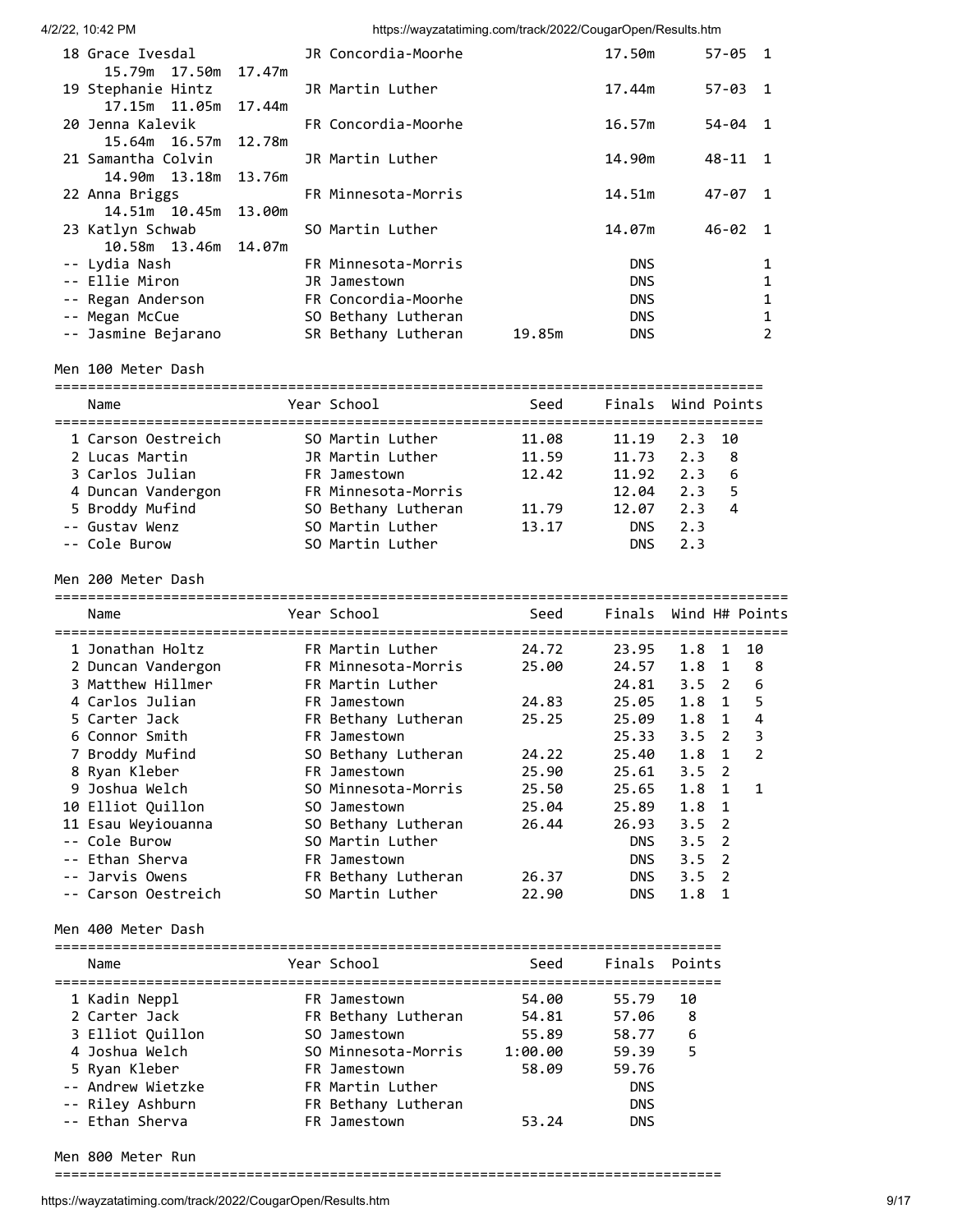| Name<br>===============================                      | Year School                                                                     | Seed    |                               | Finals Points |
|--------------------------------------------------------------|---------------------------------------------------------------------------------|---------|-------------------------------|---------------|
| 1 Solomon Johnson<br>1:02.474 (1:02.474)                     | JR Concordia-Moorhe<br>2:06.874 (1:04.400)                                      | 2:00.30 | 2:06.88                       | 10            |
| 2 Nathan Wildauer<br>1:02.731 (1:02.731)                     | SO Bethany Lutheran<br>2:07.803(1:05.072)                                       | 2:00.43 | 2:07.81                       | 8             |
| 3 Nathan Pausma<br>1:01.397 (1:01.397)                       | SO Martin Luther<br>2:08.536 (1:07.139)                                         | 2:08.75 | 2:08.54                       | 6             |
| 4 Luke Wegner<br>1:03.054 (1:03.054)                         | FR Martin Luther<br>2:08.757 (1:05.703)                                         | 2:08.10 | 2:08.76                       | 5             |
| 5 Josiah Loersch<br>1:03.977 (1:03.977)                      | SR Martin Luther<br>2:10.592(1:06.615)                                          | 2:03.04 | 2:10.60                       |               |
| 6 Micah Schibbelhut<br>1:04.077 (1:04.077)                   | FR Martin Luther<br>2:11.323(1:07.246)                                          | 2:12.77 | 2:11.33                       |               |
| 7 Joshua Zander<br>1:04.338(1:04.338)                        | SO Martin Luther<br>2:13.686 (1:09.348)                                         | 2:11.48 | 2:13.69                       |               |
| 8 Kanyon Vermillion<br>$1:05.344$ $(1:05.344)$               | FR Jamestown<br>2:17.024(1:11.681)                                              | 2:05.91 | 2:17.03                       | 4             |
| 9 Ben Becker<br>1:04.985(1:04.985)                           | SO Concordia-Moorhe<br>2:18.344(1:13.359)                                       | 2:05.17 | 2:18.35                       | 3             |
| 10 Brevin O'Connor<br>1:06.719 (1:06.719)                    | JR Minnesota-Morris<br>2:25.155(1:18.436)                                       | 2:13.00 | 2:25.16                       | 2             |
| 11 Jacob Juelfs<br>1:27.368(1:27.368)                        | SR Jamestown<br>3:00.419 (1:33.051)                                             | 2:51.10 | 3:00.42                       | 1             |
| -- Liam Poitra<br>Men 1500 Meter Run                         | SO Minnesota-Morris                                                             | 2:13.00 | <b>DNS</b>                    |               |
|                                                              |                                                                                 |         |                               |               |
| Name                                                         | Year School                                                                     | Seed    |                               | Finals Points |
| 1 Solomon Johnson<br>52.973 (52.973)<br>4:24.366 (1:04.965)  | JR Concordia-Moorhe 4:15.69<br>$2:06.108$ (1:13.135) 3:19.401 (1:13.294)        |         | 4:24.37                       | 10            |
| 2 Rory Shackelford<br>53.993 (53.993)                        | JR Minnesota-Morris 4:30.00<br>2:06.450 (1:12.457) 3:20.323 (1:13.874)          |         | 4:26.68                       | - 8           |
| 4:26.674(1:06.351)<br>3 Joshua Zander<br>53.127 (53.127)     | SO Martin Luther $4:22.90$ 4:27.46 6<br>2:06.298 (1:13.171) 3:19.988 (1:13.691) |         |                               |               |
| 4:27.455 (1:07.467)<br>4 Joel Knopp<br>55.528 (55.528)       | JR Minnesota-Morris<br>2:07.549 (1:12.021) 3:20.342 (1:12.793)                  | 4:21.03 | 4:28.34                       | 5             |
| 4:28.337 (1:07.995)<br>5 Kanyon Vermillion                   | FR Jamestown 4:30.81 4:32.75 4                                                  |         |                               |               |
| 54.604 (54.604)<br>4:32.749 (1:07.611)                       | 2:08.869 (1:14.265) 3:25.139 (1:16.270)                                         |         |                               |               |
| 6 Tanner Olson<br>53.372 (53.372)<br>4:33.482 (2:27.417)     | JR Concordia-Moorhe 4:15.00 4:33.49 3<br>2:06.053 (1:12.681)                    |         | 2:06.066(0.013)               |               |
| 7 Nathan Pausma<br>53.553 (53.553)                           | SO Martin Luther 4:32.58 4:37.13 2<br>2:06.648 (1:13.096) 3:20.968 (1:14.320)   |         |                               |               |
| 4:37.123(1:16.155)<br>8 Grant Strukel<br>53.840 (53.840)     | SO Minnesota-Morris 4:21.18 4:42.19<br>2:07.826 (1:13.986) 3:25.401 (1:17.575)  |         |                               |               |
| 4:42.182 (1:16.782)<br>9 Josiah Hoppe<br>55.821 (55.821)     | FR Bethany Lutheran<br>2:13.339 (1:17.518) 3:31.618 (1:18.279)                  |         | $4:44.18$ 1                   |               |
| 4:44.175(1:12.557)<br>10 Corbin Cornelius<br>55.123 (55.123) | SO Jamestown 5:06.69 4:44.69<br>2:10.300 (1:15.177) 3:31.155 (1:20.856)         |         |                               |               |
| 4:44.682 (1:13.527)<br>11 Conner Fitzgerald                  | SR Minnesota-Morris 4:39.68 4:52.55                                             |         |                               |               |
| 56.193 (56.193)<br>4:52.546 (1:18.792)                       | 2:12.540 (1:16.348) 3:33.754 (1:21.214)                                         |         |                               |               |
| 12 Xerxes Machtemes<br>54.869 (54.869)                       | FR Bethany Lutheran<br>2:09.766 (1:14.897)                                      |         | 4:54.57<br>3:32.591(1:22.826) |               |

https://wayzatatiming.com/track/2022/CougarOpen/Results.htm 10/17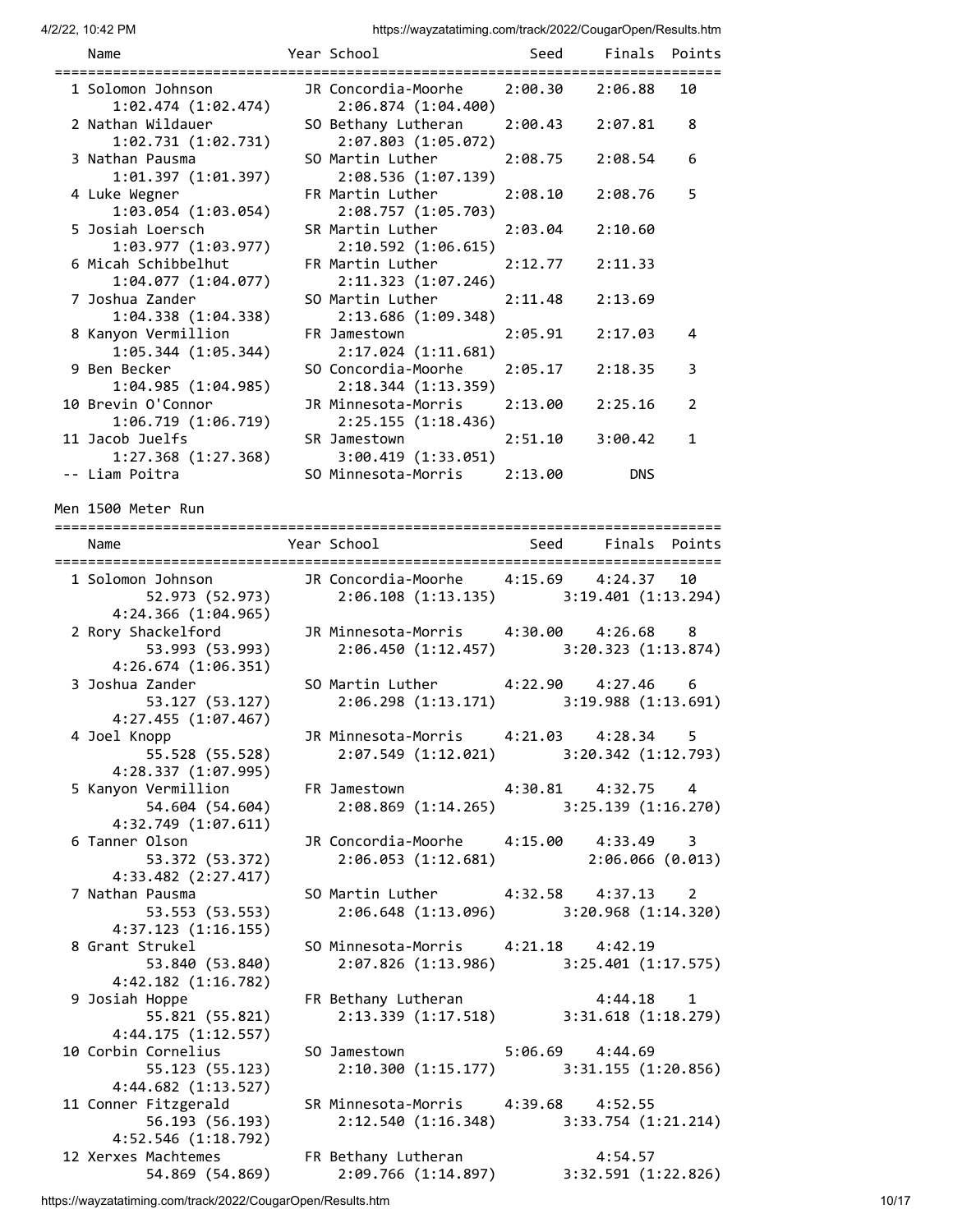4/2/22, 10:42 PM https://wayzatatiming.com/track/2022/CougarOpen/Results.htm 4:54.569 (1:21.978) 13 Caleb Lash SR Martin Luther 4:25.67 5:01.26 58.356 (58.356) 2:18.580 (1:20.224) 3:41.231 (1:22.651) 5:01.256 (1:20.026) 14 Jacob Juelfs SR Jamestown 5:28.74 5:38.39 58.768 (58.768) 2:29.290 (1:30.523) 4:03.288 (1:33.998) 5:38.390 (1:35.102) 15 Christian Huonder SR Martin Luther 5:42.77 58.460 (58.460) 2:28.608 (1:30.149) 4:08.423 (1:39.815) 5:42.767 (1:34.344) -- Nick Trzynka FR Concordia-Moorhe 4:35.00 DNS -- Josiah Loersch SR Martin Luther 4:29.45 DNS Men 5000 Meter Run ================================================================================ Name The Year School Contract Seed Finals Points ================================================================================ 1 Gregory Peterson SO Minnesota-Morris 16:25.79 16:48.66 10 37.912 (37.912) 1:58.356 (1:20.444) 3:18.072 (1:19.717) 4:37.998 (1:19.926) 5:59.809 (1:21.812) 7:24.023 (1:24.214) 8:48.423 (1:24.400) 10:11.908 (1:23.485) 11:32.955 (1:21.048) 12:52.986 (1:20.031) 14:15.111 (1:22.126) 15:35.034 (1:19.923) 16:48.653 (1:13.619) 2 Grady Larsen JR Minnesota-Morris 16:53.20 8 37.135 (37.135) 1:56.714 (1:19.579) 3:17.493 (1:20.780) 4:36.942 (1:19.449) 5:56.929 (1:19.987) 7:18.246 (1:21.317) 8:40.416 (1:22.170) 10:03.446 (1:23.030) 11:26.226 (1:22.781) 12:50.430 (1:24.204) 14:12.862 (1:22.432) 15:35.689 (1:22.827) 16:53.198 (1:17.509) 3 Caleb Lash SR Martin Luther 16:55.52 16:55.58 6 37.697 (37.697) 1:57.481 (1:19.785) 3:17.174 (1:19.693) 4:36.614 (1:19.440) 5:56.642 (1:20.028) 7:18.099 (1:21.457) 8:40.263 (1:22.165) 10:03.223 (1:22.960) 11:26.039 (1:22.816) 12:50.761 (1:24.722) 14:13.740 (1:22.979) 15:36.854 (1:23.114) 16:55.576 (1:18.722) 4 sage Durdle FR Minnesota-Morris 18:10.78 37.522 (37.522) 1:57.435 (1:19.914) 3:18.391 (1:20.956) 4:41.903 (1:23.512) 6:09.467 (1:27.564) 7:38.570 (1:29.103) 9:07.957 (1:29.388) 10:39.354 (1:31.397) 12:10.868 (1:31.514) 13:43.999 (1:33.131) 15:16.494 (1:32.496) 16:46.287 (1:29.793) 18:10.778 (1:24.491) -- Xerxes Machtemes FR Bethany Lutheran DNS -- Camden Sulzle SO Martin Luther 17:36.05 DNS

Men 110 Meter Hurdles

| Name                                                                                          | Year School                                                                                              | Seed  | Finals Wind Points                                     |                   |                 |
|-----------------------------------------------------------------------------------------------|----------------------------------------------------------------------------------------------------------|-------|--------------------------------------------------------|-------------------|-----------------|
| 1 Jake Marzinske<br>2 Conrad Barrozo<br>3 Esau Weyiouanna<br>4 Connor Smith<br>5 Jarvis Owens | SO Bethany Lutheran<br>FR Minnesota-Morris<br>SO Bethany Lutheran<br>FR Jamestown<br>FR Bethany Lutheran | 16.45 | 16.59 2.5 10<br>$16.85$ 2.5<br>20.10<br>20.62<br>21.41 | 2.5<br>2.5<br>2.5 | -8<br>-6<br>- 5 |
| Men 400 Meter Hurdles                                                                         |                                                                                                          |       |                                                        |                   |                 |
| Name                                                                                          | Year School                                                                                              | Seed  | Finals Points                                          |                   |                 |

| Name             | Year School         | Seed    | Finals Points |      |
|------------------|---------------------|---------|---------------|------|
| 1 Jake Marzinske | SO Bethany Lutheran | 1:01.30 | 1:04.07       | - 10 |
| 2 Jonas Landwehr | SR Martin Luther    | 1:03.30 | 1:04.93       | - 8  |

|  |  |  | Men 3000 Meter Steeplechase |  |
|--|--|--|-----------------------------|--|
|--|--|--|-----------------------------|--|

| Name | Year           | Seed | Finals | . Points |
|------|----------------|------|--------|----------|
| ---  | -------------- |      |        | ___      |

https://wayzatatiming.com/track/2022/CougarOpen/Results.htm 11/17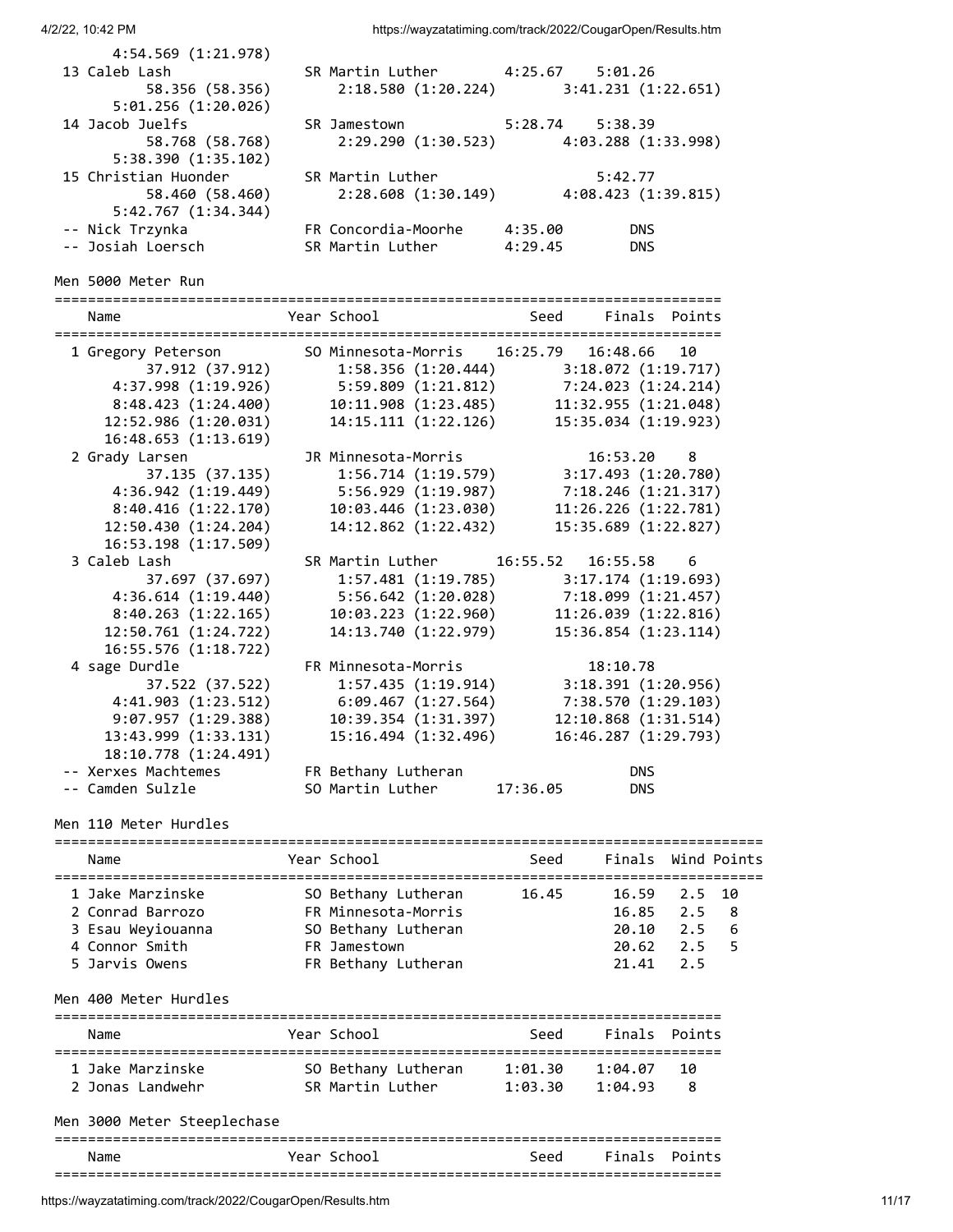4/2/22, 10:42 PM https://wayzatatiming.com/track/2022/CougarOpen/Results.htm 1 Jakin Anderson JR Bethany Lutheran 10:11.60 10:46.86 10 41.408 (41.408) 1:59.986 (1:18.578) 3:20.799 (1:20.813) 4:47.074 (1:26.276) 6:18.713 (1:31.639) 7:49.144 (1:30.432) 9:20.848 (1:31.704) 10:46.854 (1:26.006) 2 Trace Edmondson SO Bethany Lutheran 10:44.57 11:30.08 8 45.805 (45.805) 2:14.513 (1:28.708) 3:46.290 (1:31.777) 5:19.648 (1:33.359) 6:52.516 (1:32.868) 8:26.071 (1:33.555) 10:02.507 (1:36.436) 11:30.078 (1:27.572) 3 Drew Hjelmstad FR Jamestown 12:06.43 6 46.159 (46.159) 2:10.860 (1:24.701) 3:43.879 (1:33.019) 5:20.245 (1:36.366) 7:04.487 (1:44.243) 8:45.374 (1:40.887) 10:28.848 (1:43.475) 12:06.428 (1:37.580) -- Camden Sulzle SO Martin Luther 10:19.99 DNS Men 4x100 Meter Relay ================================================================================ School School School Seed Finals Points ================================================================================ 1 Martin Luther 'B' 47.11 44.61 10 1) Joseph Ehlke FR 2) Caleb Little JR 3) Eric Martin Raasch FR 4) Seth Veers FR 2 Bethany Lutheran 'A' 46.48 8 1) Broddy Mufind SO 2) Riley Ashburn FR<br>3) Carter Jack FR 4) Nathan Wildauer SO 3) Carter Jack FR<br>3 Jamestown 'A' amestown 'A' 128 47.45 6<br>
1) Carlos Julian FR 2) Ryan Kleber FR<br>
3) Flliot Ouillon SO 4) Connor Smith FR 1) Carlos Julian FR 2) Ryan Kleber FR 3) Elliot Quillon SO 4) Connor Smith FR -- Martin Luther 'A' 47.11 DNS 1) Lucas Martin JR 2) Matthew Hillmer FR 3) Jonathan Holtz FR 4) Carson Oestreich SO Men 4x400 Meter Relay ================================================================================ School School School Seed Finals Points ================================================================================ 1 Martin Luther 'A' 3:53.72 10<br>19 - Jamestown 'A' 3:26.13 DNS -- Jamestown 'A' 3:26.13 DNS 1) Corbin Cornelius SO 2) Kadin Neppl FR 3) Ethan Sherva FR 4) Kanyon Vermillion FR -- Bethany Lutheran 'A' 3:40.73 DNS 1) Carter Jack FR 2) Riley Ashburn FR 3) Nathan Wildauer SO 4) Broddy Mufind SO Men High Jump ========================================================================================== Name The Year School Seed Finals Points ========================================================================================== 1 Anthony Marsh FR Concordia-Moorhe 1.92m 2.00m 6-06.75 10 1.70 1.75 1.80 1.85 1.90 1.95 2.00 2.05 O P XO O O O O XXX 2 Riley Ashburn FR Bethany Lutheran 1.80m 5-10.75 8 1.70 1.75 1.80 1.85 O XO O XXX 3 Kadin Neppl FR Jamestown 1.75m 1.70m 5-07.00 5.50 1.55 1.60 1.65 1.70 1.75 O O O O XXX 3 Esau Weyiouanna SO Bethany Lutheran 1.75m 1.70m 5-07.00 5.50 1.60 1.65 1.70 1.75 O O O XXX 5 Lucas Martin JR Martin Luther 1.65m 1.65m 5-05.00 4 1.55 1.60 1.65 1.70 O XO O XXX 6 Josiah Rudloff SO Jamestown 1.75m 1.65m 5-05.00 3 1.55 1.60 1.65 1.70 XO XO XXO XXX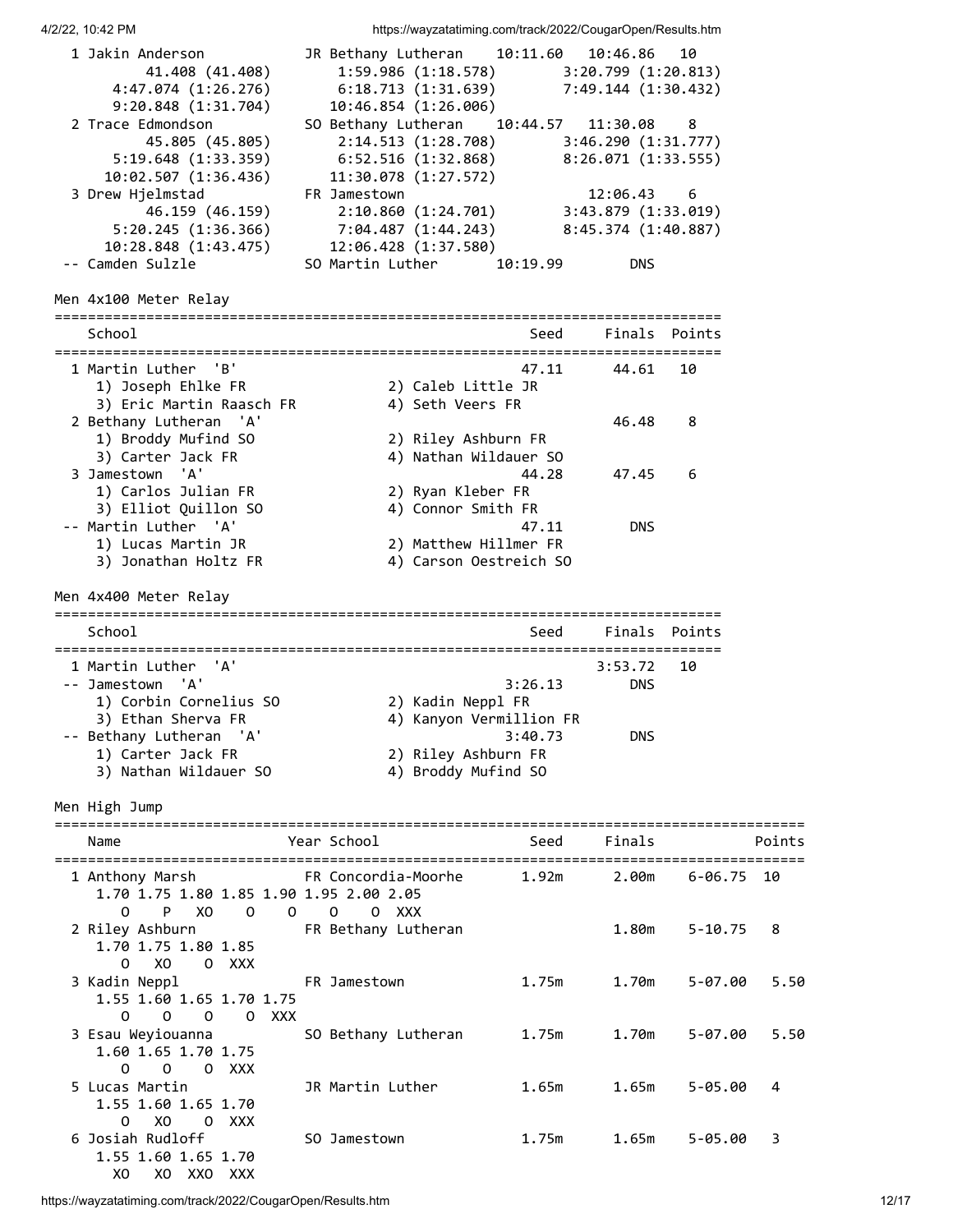4/2/22, 10:42 PM https://wayzatatiming.com/track/2022/CougarOpen/Results.htm 7 Benjamin Hillmer JR Martin Luther 1.80m 1.60m 5-03.00 2 1.55 1.60 1.65 O O XXX 8 Caleb Little JR Martin Luther 1.70m 1.60m 5-03.00 1.55 1.60 1.65 O XO XXX 9 Jarvis Owens FR Bethany Lutheran 1.66m 1.60m 5-03.00 1.55 1.60 1.65 O XXO XXX 10 Andrew Wietzke FR Martin Luther 1.55m 5-01.00 1.55 1.60 XO XXX 10 Jonas Landwehr SR Martin Luther 1.61m 1.55m 5-01.00 1.55 1.60 XO XXX Men Pole Vault ========================================================================================== Name The Year School Contract Seed Finals Points ========================================================================================== 1 Micah Schibbelhut FR Martin Luther 2.80m 9-02.25 9 2.50 2.65 2.80 2.95 O O XO XXX 1 Benjamin Hillmer JR Martin Luther 2.99m 2.80m 9-02.25 9 2.50 2.65 2.80 2.95 O O XO XXX 3 Caleb Little JR Martin Luther 2.84m 2.80m 9-02.25 2.50 2.65 2.80 2.95 XO O XO XXX 4 Andrew Wietzke FR Martin Luther 2.65m 8-08.25 2.35 2.50 2.65 2.80 XXO O XO XXX 5 Seth Veers FR Martin Luther 2.50m 8-02.50 2.35 2.50 2.65 O O XXX 6 Trace Edmondson SO Bethany Lutheran 2.65m 2.35m 7-08.50 6 2.35 2.50 XO XXX -- Eric Helmer SR Martin Luther NH 2.35 XXX Men Long Jump =============================================================================================== Name The Year School Contract Seed Finals Wind Points =============================================================================================== 1 Eric Martin Raasch FR Martin Luther 6.28m 6.23m 3.4 20-05.25 10 6.23m(3.4) 5.76m(2.9) FOUL FOUL(2.4) FOUL(2.7) 6.12m(2.7) 2 Joseph Ehlke FR Martin Luther 6.06m 5.84m 2.4 19-02.00 8 5.02m(2.8) 5.84m(2.4) FOUL(0.1) 5.84m(2.8) 5.74m(3.1) FOUL(1.2) 3 Zachary Root FR Jamestown 5.95m 5.79m 2.5 19-00.00 6 5.72m(2.3) 5.68m(2.7) 5.79m(2.5) 5.29m(2.8) 5.08m(2.2) 5.26m(2.0) 4 Jonas Landwehr SR Martin Luther 5.86m 5.50m 2.0 18-00.50 FOUL(2.4) 5.50m(2.0) FOUL(2.2) FOUL(0.9) 5.34m(1.3) 5.35m(0.4) 5 Jarvis Owens FR Bethany Lutheran 5.17m 5.48m 0.7 17-11.75 5 FOUL(2.5) 5.48m(0.7) FOUL(3.2) 5.22m(2.0) FOUL(2.3) 5.44m(1.7) 6 Connor Smith FR Jamestown 5.56m 5.45m 2.4 17-10.75 4 5.45m(2.4) 4.36m(2.1) FOUL(2.5) 4.76m(1.5) FOUL(2.9) 4.90m(1.9) 7 Josiah Rudloff SO Jamestown 5.86m 5.40m 1.7 17-08.75 5.37m(1.3) 5.40m(1.7) FOUL(1.2) 5.14m(2.0) FOUL(2.4) FOUL(1.9) 8 Esau Weyiouanna SO Bethany Lutheran 5.59m 5.31m 1.5 17-05.25 3 FOUL(1.4) 4.82m(1.8) 5.15m(2.0) 5.31m(1.5) FOUL(2.4) FOUL(2.0) -- Noah Worster JR Martin Luther DNS NWI

-- Riley Ashburn FR Bethany Lutheran DNS NWI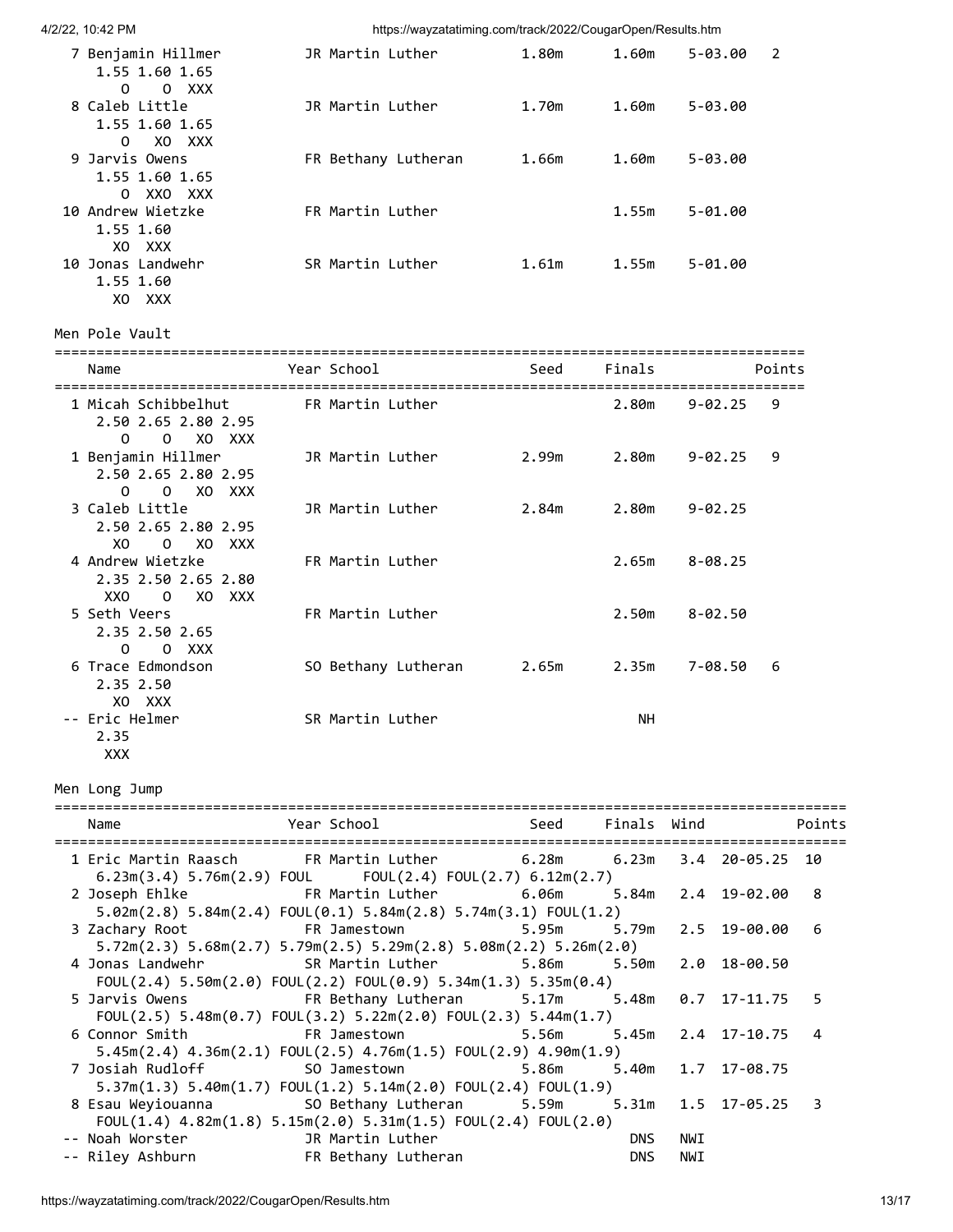Men Triple Jump

| Name                                                                                                                                                      | Year School                       |                  | Seed Finals Wind     |     |                     | Points         |
|-----------------------------------------------------------------------------------------------------------------------------------------------------------|-----------------------------------|------------------|----------------------|-----|---------------------|----------------|
| 1 Jarvis Owens 6 12.23m                                                                                                                                   |                                   |                  |                      |     | 2.4 40-01.50 10     |                |
| FOUL(2.1) FOUL(2.4) $11.65m(2.0)$ $11.67m(3.5)$ FOUL(3.7) $12.23m(2.4)$<br>2 Seth Veers<br>FOUL(2.3) 12.05m(1.9) FOUL FOUL(2.7) 11.94m(2.6) 12.00m(2.6)   | FR Martin Luther                  |                  | 12.05m               |     | 1.9 39-06.50        | 8              |
| 3 Esau Weyiouanna               SO Bethany Lutheran<br>FOUL $(1.2)$ FOUL $(2.6)$ 10.92m $(2.0)$ 10.78m $(2.9)$ 11.02m $(2.5)$ 11.28m $(3.5)$              |                                   | 11.25m           | 11.28m               |     | 3.5 37-00.25        | 6              |
| 4 Josiah Rudloff<br>10.68m(2.1) 10.04m(0.4) FOUL(3.5) FOUL(2.4) FOUL(3.0) FOUL(3.0)                                                                       | SO Jamestown                      | 11.84m           | 10.68m               |     | 2.1 35-00.50        | 5              |
|                                                                                                                                                           |                                   |                  | <b>DNS</b>           | NWI |                     |                |
|                                                                                                                                                           |                                   | 10.92m           | <b>DNS</b>           | NWI |                     |                |
|                                                                                                                                                           |                                   |                  | <b>DNS</b>           | NWI |                     |                |
| Men Shot Put                                                                                                                                              |                                   |                  |                      |     |                     |                |
| Name                                                                                                                                                      | Year School                       | Seed Finals      |                      |     |                     | H# Points      |
| 1 Cooper Folkestad 50 Concordia-Moorhe 16.49m 15.72m 51-07.00 2 10<br>15.34m  FOUL  15.72m  FOUL  14.61m  FOUL                                            |                                   |                  |                      |     |                     |                |
| 2 Caleb Foelske<br>14.48m 14.04m FOUL FOUL FOUL FOUL                                                                                                      | SR Martin Luther                  | 14.02m           | 14.48m               |     | 47-06.25 2          | 8              |
| 3 Cody Nye and the state of the state of the state of the state of the state of the state of the state of the<br>14.09m  12.98m  14.11m  FOUL  FOUL  FOUL | JR Minnesota-Morris               | 15.23m           | 14.11m               |     | 46-03.50 2          | 6              |
| 4 Jake Kerzman<br>FOUL FOUL 12.35m FOUL FOUL 13.30m                                                                                                       | SR Concordia-Moorhe               | 13.03m           | 13.30m               |     | 43-07.75 2          | 5              |
| 5 Justin Robinson<br>12.00m  FOUL  11.58m  12.77m  FOUL  FOUL                                                                                             | SR Minnesota-Morris               | 14.30m           | 12.77m               |     | $41 - 10.75$ 2      | $\overline{4}$ |
| 6 Bryan Zepeda<br>12.08m  12.20m  11.57m  FOUL  11.75m  FOUL                                                                                              | JR Minnesota-Morris               | 13.79m           | 12.20m               |     | 40-00.50 2          |                |
| 7 Ben Paulson<br>10.89m  FOUL  12.12m  11.26m  FOUL  FOUL                                                                                                 | FR Minnesota-Morris               | 12.12m           | 12.12m               |     | 39-09.25 1          |                |
| 8 Landon Wagner<br>12.06m  11.55m  11.54m  12.10m  FOUL  11.55m                                                                                           | FR Minnesota-Morris               | 12.73m           | 12.10m               |     | 39-08.50 2          |                |
| 9 Dawson Sedivec<br>FOUL 11.58m 10.92m 11.00m FOUL FOUL                                                                                                   | SO Jamestown                      | 12.90m           | 11.58m               |     | $38 - 00.00 2$      | 3              |
| 10 Sebastian Bear<br><b>FOUL</b>                                                                                                                          | SO Jamestown                      | 13.12m           | 11.42m               |     | $37 - 05.75$ 2      | $\overline{2}$ |
| 11 Vincent Corral<br>11.28m    FOUL<br>10.02m                                                                                                             | FR Jamestown                      | 11.54m           | 11.28m               |     | $37 - 00.25$ 1      |                |
| 12 Jakob Brown<br>9.47m 10.32m FOUL                                                                                                                       | FR Concordia-Moorhe               | 10.46m           | 10.32m               |     | $33 - 10.25$ 1      |                |
| 13 Shane Schnurr<br>9.30m 10.20m 10.15m                                                                                                                   | FR Jamestown                      | 10.96m           | 10.20m               |     | $33 - 05.75$ 1      |                |
| 14 Zachary Gregorious<br>9.53m 9.98m 9.05m                                                                                                                | JR Martin Luther                  | 9.64m            | 9.98m                |     | 32-09.00 1          | $\mathbf{1}$   |
| 15 Kostiatyn Skorenkyi<br>8.43m 9.49m 9.90m                                                                                                               | JR Martin Luther                  | 9.41m            | 9.90m                |     | $32 - 05.75$ 1      |                |
| 16 William Costin<br>8.12m 9.57m 7.79m                                                                                                                    | SO Martin Luther                  |                  | 9.57m                |     | $31 - 04.75$ 1      |                |
| 17 Aaron Kabengele<br>8.40m FOUL 7.75m                                                                                                                    | SO Bethany Lutheran               | 8.87m            | 8.40m                |     | $27 - 06.75$ 1      |                |
| 18 Austin Carter<br>7.33m 7.84m 8.14m                                                                                                                     | JR Jamestown                      | 8.55m            | 8.14m                |     | 26-08.50 1          |                |
| 19 Eric Helmer<br>7.87m  FOUL  7.36m                                                                                                                      | SR Martin Luther                  |                  | 7.87m                |     | 25-10.00 1          |                |
| -- Nick Martin<br>-- Jon Dahlin<br>11.14m  11.88m  11.92m  FOUL  11.30m  FOUL                                                                             | FR Valley City Stat<br>Unattached | 13.03m<br>12.42m | <b>DNS</b><br>11.92m |     | 2<br>$39 - 01.25$ 2 |                |

Men Discus Throw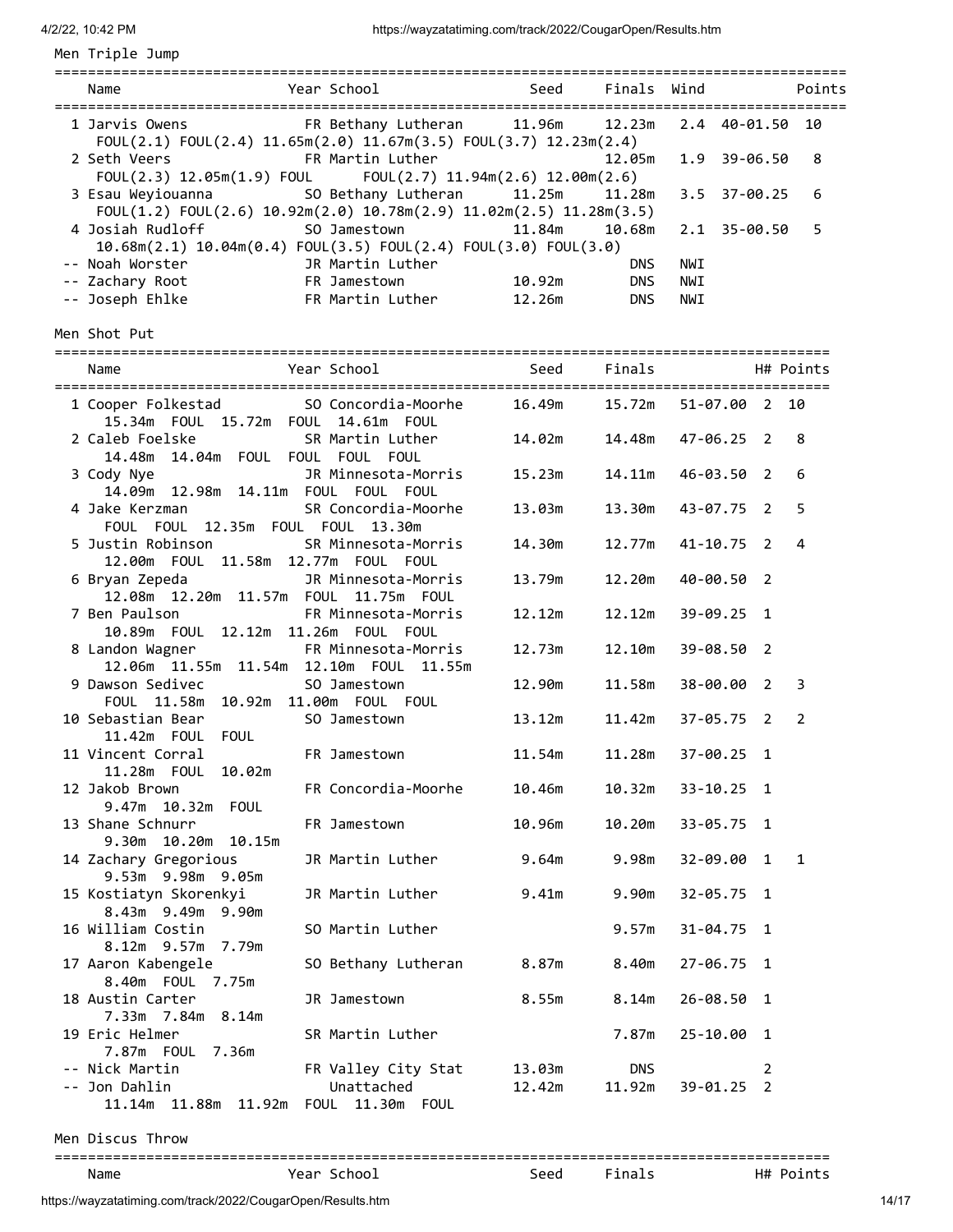| 1 Caleb Foelske               SR Martin Luther           43.25m       42.52m<br>FOUL 40.81m 37.50m FOUL FOUL 42.52m    |        |                 | 139-06 2 10        |                |              |
|------------------------------------------------------------------------------------------------------------------------|--------|-----------------|--------------------|----------------|--------------|
| 2 Dawson Sedivec 50 Jamestown<br>39.96m  40.48m  36.94m  37.55m  37.30m  FOUL                                          |        | 39.15m   40.48m | $132 - 10$ 2       |                | 8            |
| 3 Jake Kerzman Managa SR Concordia-Moorhe<br>FOUL FOUL 40.41m 36.16m 40.14m 39.59m                                     |        |                 | 132-07 2           |                | 6            |
| 4 Shane Schnurr FR Jamestown<br>FOUL 37.29m 38.23m 37.37m 36.61m 36.95m                                                |        | 34.76m 38.23m   | $125 - 05$ 2       |                | 5            |
| 5 Cooper Folkestad SO Concordia-Moorhe                                                                                 |        | 44.87m 37.18m   | 122-00 2           |                | 4            |
| JR Minnesota-Morris 38.69m 35.59m<br>6 Cody Nye<br>33.54m 35.59m 35.35m 35.06m FOUL 33.15m                             |        |                 | $116 - 09$ 2       |                | 3            |
| JR Minnesota-Morris 38.26m 34.91m<br>7 Bryan Zepeda<br>33.15m  34.43m  34.91m  34.49m  33.26m  34.11m                  |        |                 | 114-06 2           |                | 2            |
| SO Martin Luther 35.77m 34.76m<br>8 Gustav Wenz<br>FOUL FOUL 34.76m FOUL FOUL FOUL                                     |        |                 | 114-00 2           |                | $\mathbf{1}$ |
| 9 Landon Wagner FR Minnesota-Morris<br>29.60m  34.02m  34.51m  FOUL  31.62m  FOUL                                      |        | 34.51m          | $113 - 03$ 1       |                |              |
| 10 Vincent Corral FR Jamestown 30.39m 34.34m<br>34.34m FOUL FOUL                                                       |        |                 | 112-08 1           |                |              |
| 11 Ben Paulson FR Minnesota-Morris<br>27.70m 31.19m 33.58m                                                             |        | 33.58m          | $110 - 02$ 1       |                |              |
| 12 Justin Robinson<br>SR Minnesota-Morris 36.96m 31.99m<br>31.99m 28.82m FOUL FOUL FOUL FOUL                           |        |                 | $104 - 11$ 2       |                |              |
| 13 Luke Petersen SR Minnesota-Morris 38.69m 29.59m 97-01 2<br>29.59m FOUL FOUL                                         |        |                 |                    |                |              |
| 14 Conor Thornbrugh FR Minnesota-Morris<br>24.97m  28.70m  FOUL                                                        |        | 28.70m 94-02 1  |                    |                |              |
| 15 Kostiatyn Skorenkyi<br>JR Martin Luther 22.63m<br>24.64m 24.12m 26.91m                                              |        | 26.91m 88-03 1  |                    |                |              |
| 16 William Costin<br>SO Martin Luther<br>24.22m 26.09m 25.72m                                                          |        | 26.09m          | $85 - 07$ 1        |                |              |
| 17 Zach Scheuerlein<br>SO Martin Luther<br>24.07m 25.26m 25.92m<br>FR Concordia-Moorhe 22.86m 25.71m<br>18 Jakob Brown |        | 25.92m          | 85-00 1<br>84-04 1 |                |              |
| 22.29m 24.53m 25.71m<br>19 Eric Helmer<br>SR Martin Luther                                                             |        | 23.82m          | 78-02 1            |                |              |
| 23.82m 19.89m FOUL<br>FR Valley City Stat 36.39m DNS<br>-- Nick Martin                                                 |        |                 |                    | $\overline{2}$ |              |
|                                                                                                                        |        |                 |                    |                |              |
| -- Jakin Anderson<br>JR Bethany Lutheran                                                                               | 19.83m | <b>DNS</b>      |                    | 1              |              |
| -- Aaron Kabengele<br>SO Bethany Lutheran                                                                              | 19.77m | <b>DNS</b>      |                    | 1              |              |
| -- Zachary Gregorious<br>JR Martin Luther                                                                              | 24.15m | <b>DNS</b>      |                    | 1              |              |
| -- Alex Logan<br>Unattached                                                                                            | 35.46m | 37.68m          | 123-07             | 2              |              |
| 28.80m 32.50m 37.68m<br>32.76m 33.29m 34.50m                                                                           |        |                 |                    |                |              |
| -- Jon Dahlin<br>Unattached<br>33.03m FOUL FOUL<br>34.06m 34.88m 32.18m                                                | 35.00m | 34.88m          | $114 - 05$ 2       |                |              |
| Men Hammer Throw                                                                                                       |        |                 |                    |                |              |
| Year School<br>Name                                                                                                    | Seed   | Finals          |                    |                | H# Points    |
| SR Minnesota-Morris<br>1 Luke Petersen<br>FOUL FOUL 42.20m 48.82m FOUL FOUL                                            | 47.24m | 48.82m          | 160-02 2           |                | 10           |
| 2 Bryan Zepeda<br>JR Minnesota-Morris<br>37.14m 40.48m 41.91m 46.76m 39.24m 40.25m                                     | 40.24m | 46.76m          | 153-05             | - 2            | 8            |
| 3 Jake Kerzman<br>SR Concordia-Moorhe<br>43.90m 45.95m 45.67m 45.79m 44.23m 46.19m                                     | 47.72m | 46.19m          | 151-06             | $\overline{2}$ | 6            |
| 4 Justin Robinson<br>SR Minnesota-Morris<br>FOUL 44.17m 39.00m<br>FOUL FOUL 43.54m                                     | 49.90m | 44.17m          | $144 - 11$ 2       |                |              |
| 5 Cooper Folkestad<br>SO Concordia-Moorhe<br>35.66m    39.10m    41.87m    FOUL    FOUL    FOUL                        | 42.36m | 41.87m          | 137-04 2           |                | 5            |
| 6 Cody Nye<br>JR Minnesota-Morris<br>FOUL 35.85m 38.27m<br>38.33m 39.65m 41.49m                                        | 39.73m | 41.49m          | $136 - 01$ 2       |                |              |
| 7 Dawson Sedivec<br>SO Jamestown                                                                                       | 32.30m | 40.05m          | 131-05 2           |                | 4            |

https://wayzatatiming.com/track/2022/CougarOpen/Results.htm 15/17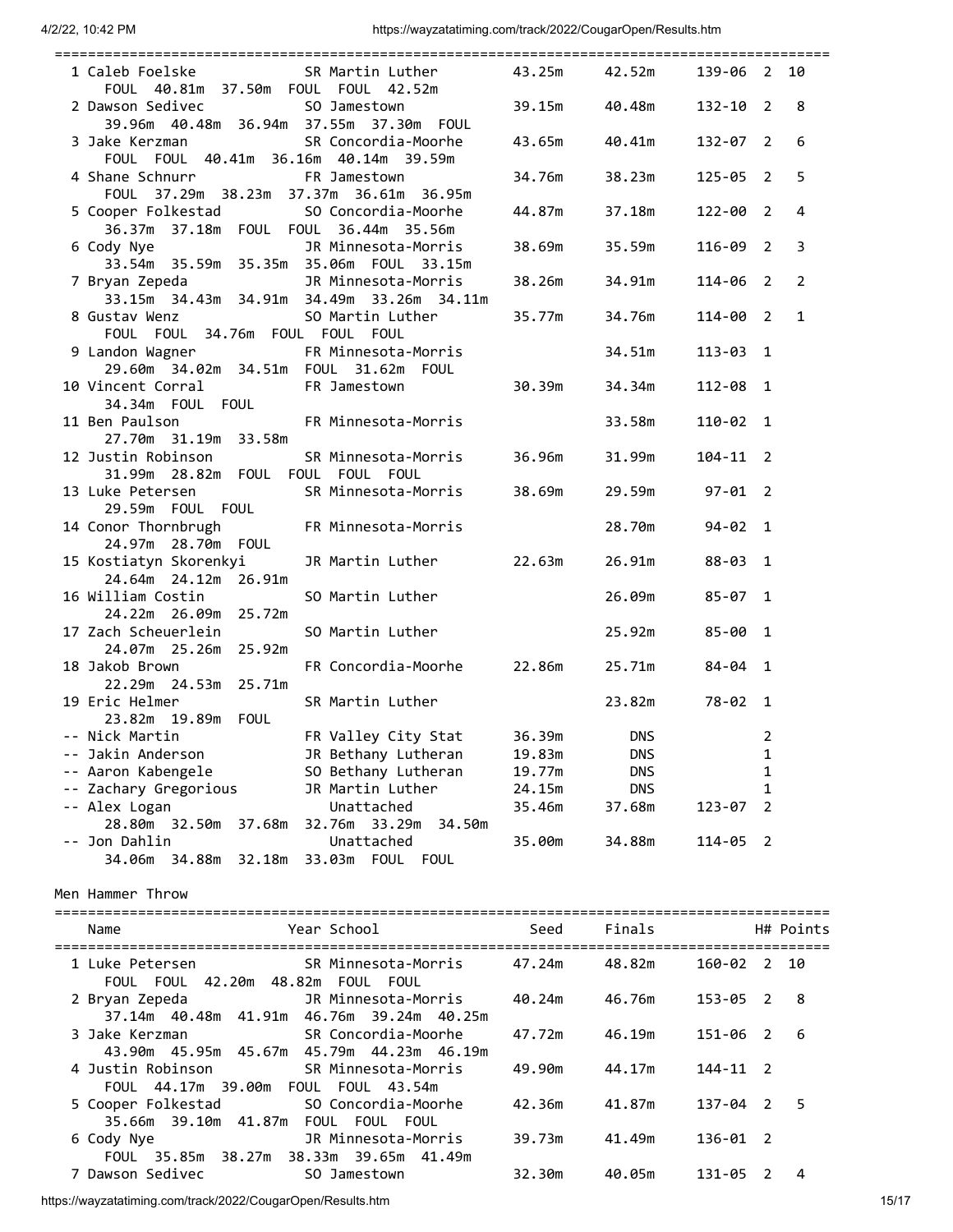| 38.13m  FOUL  FOUL  35.63m  FOUL  40.05m                 |                                 |        |                   |             |   |                |
|----------------------------------------------------------|---------------------------------|--------|-------------------|-------------|---|----------------|
| 8 Caleb Foelske in the Sanda S                           | SR Martin Luther 35.12m         |        | 39.42m 129-04 2 3 |             |   |                |
|                                                          |                                 |        |                   |             |   |                |
| 9 Jerad Nelson SR Minnesota-Morris                       |                                 |        | 39.02m            | 128-00 1    |   |                |
| 39.02m  FOUL  37.40m                                     |                                 |        |                   |             |   |                |
| 10 Ben Paulson                                           | FR Minnesota-Morris             |        | 37.05m            | 121-07 1    |   |                |
| 37.05m  29.75m  FOUL                                     |                                 |        |                   |             |   |                |
| 11 Eric Helmer                                           | SR Martin Luther                |        | 30.02m            | 98-06 1     |   | $\overline{2}$ |
| 30.02m 21.50m 26.00m                                     |                                 |        |                   |             |   |                |
| 12 Kostiatyn Skorenkyi JR Martin Luther                  |                                 |        | 29.61m            | $97 - 02$ 1 |   |                |
| 28.90m  FOUL  29.61m                                     |                                 |        |                   |             |   |                |
| 13 Landon Wagner FR Minnesota-Morris                     |                                 |        | 29.59m            | $97 - 01$ 1 |   |                |
| 25.57m 29.59m FOUL                                       |                                 |        |                   |             |   |                |
| 14 Conor Thornbrugh FR Minnesota-Morris                  |                                 |        | 26.70m            | 87-07 1     |   |                |
| FOUL FOUL 26.70m                                         |                                 |        |                   |             |   |                |
| 15 Aaron Kabengele                                       | SO Bethany Lutheran 22.43m      |        | 26.12m            | 85-08 2 1   |   |                |
| 24.38m 23.75m 26.12m                                     |                                 |        |                   |             |   |                |
| 16 Jakob Brown 2008 16 Jakob                             | FR Concordia-Moorhe             |        | 25.83m            | 84-09 1     |   |                |
| 25.83m 22.96m FOUL                                       |                                 |        |                   |             |   |                |
| 17 Zachary Gregorious                                    | JR Martin Luther                |        | 25.54m            | 83-09 1     |   |                |
| FOUL 25.54m FOUL                                         |                                 |        |                   |             |   |                |
| 18 Patrick Hemann-Murphy SR Minnesota-Morris             |                                 |        | 24.75m            | $81 - 02$ 1 |   |                |
| 24.75m FOUL FOUL<br>19 Zach Scheuerlein 50 Martin Luther |                                 |        | 23.78m            | 78-00 1     |   |                |
| FOUL 20.73m 23.78m                                       |                                 |        |                   |             |   |                |
| 20 Austin Carter                                         | JR Jamestown 21.63m             |        | 21.25m            | $69 - 09$ 1 |   |                |
| 19.39m 20.60m 21.25m                                     |                                 |        |                   |             |   |                |
| -- Nick Martin                                           | FR Valley City Stat 32.90m FOUL |        |                   |             | 2 |                |
| FOUL FOUL FOUL                                           |                                 |        |                   |             |   |                |
| -- Jon Dahlin                                            | Unattached by the Unattached    | 50.49m | 48.51m            | 159-02 2    |   |                |
| 42.76m 47.21m 46.38m 48.20m 45.17m 48.51m                |                                 |        |                   |             |   |                |
|                                                          |                                 |        |                   |             |   |                |

Men Javelin Throw

| Name                                                                                                                                     |                                                                                |                |              | H# Points      |
|------------------------------------------------------------------------------------------------------------------------------------------|--------------------------------------------------------------------------------|----------------|--------------|----------------|
|                                                                                                                                          |                                                                                |                | 149-05 1 10  |                |
| 2 Caleb Foelske                       SR Martin Luther             45.59m       45.42m<br>34.70m  42.20m  41.08m  40.20m  41.81m  45.42m |                                                                                |                | 149-00 2     | 8              |
| 3 Justin Robinson<br>34.84m    39.22m    42.35m    36.38m    FOUL    FOUL                                                                | SR Minnesota-Morris 45.82m 42.35m                                              |                | $138 - 11$ 2 | 6              |
| 4 Gustav Wenz<br>40.37m 39.89m 40.46m 39.15m 39.97m 36.77m                                                                               | SO Martin Luther 49.83m 40.46m                                                 |                | 132-09 2     | 5              |
| 5 Zach Scheuerlein<br>34.42m 31.80m 37.84m 28.74m 35.11m 30.18m                                                                          | SO Martin Luther                                                               | 37.84m         | $124 - 02$ 1 |                |
| 6 Austin Robinson                                                                                                                        | SO Minnesota-Morris 35.05m 37.25m<br>29.33m 36.50m 33.00m 23.62m 30.24m 37.25m |                | 122-02 2     | $\overline{4}$ |
| 7 Conor Thornbrugh FR Minnesota-Morris<br>FOUL 32.40m 37.15m 30.48m 34.64m 33.45m                                                        |                                                                                | 37.15m         | $121 - 10$ 1 |                |
| 8 Caleb Little 5 7R Martin Luther                                                                                                        |                                                                                | 36.28m         | 119-00 2     |                |
| 34.28m  36.28m  27.40m  30.88m  29.26m  27.25m<br>9 Zachary Gregorious                                                                   | JR Martin Luther                                                               | 35.27m         | 115-08 2     |                |
| 10 Jake Marzinske                                                                                                                        | 35.27m 29.56m 32.13m 29.16m 33.97m 30.49m<br>SO Bethany Lutheran               | 36.44m 34.65m  | 113-08 2 3   |                |
| 34.65m 34.58m FOUL<br>11 Noah Worster <b>11 JR Martin Luther</b><br>33.46m  FOUL  26.66m                                                 |                                                                                | 33.46m         | 109-09 1     |                |
| 12 Broddy Mufind<br>28.87m 31.56m 17.53m                                                                                                 | SO Bethany Lutheran 41.61m 31.56m                                              |                | 103-06 2 2   |                |
| 13 Jonas Landwehr<br>30.70m 30.80m 29.90m                                                                                                | SR Martin Luther                                                               | 30.80m         | 101-00 1     |                |
| 14 Riley Ashburn                                                                                                                         | FR Bethany Lutheran                                                            | 29.60m         | 97-01 1      |                |
| 29.60m  FOUL  25.61m<br>15 Patrick Hemann-Murphy SR Minnesota-Morris                                                                     |                                                                                | 29.18m 95-09 1 |              |                |

https://wayzatatiming.com/track/2022/CougarOpen/Results.htm 16/17